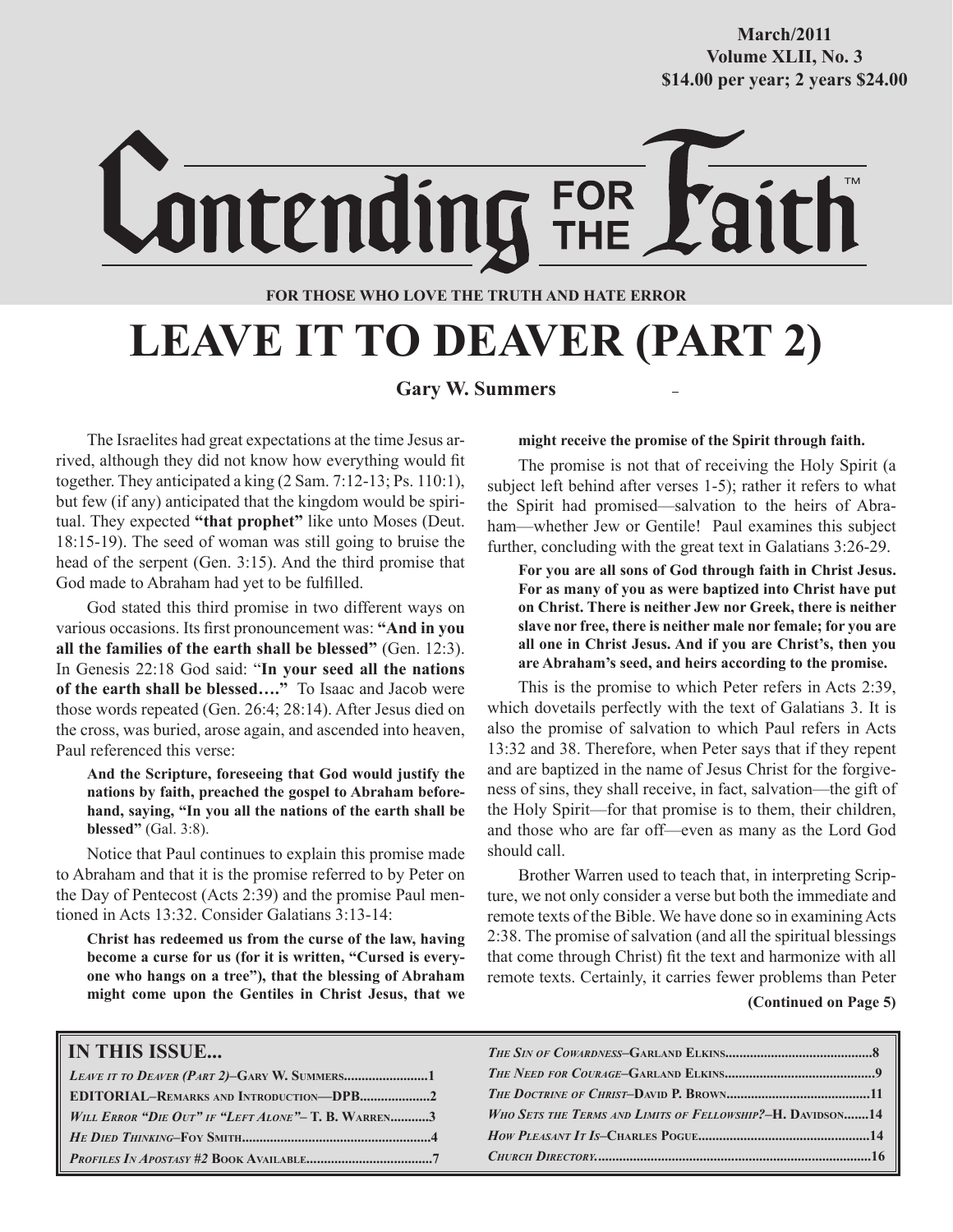

#### **David P. Brown, Editor and Publisher dpbcftf@gmail.com**

*COMMUNICATIONS received by CONTENDING FOR THE FAITH and/or its Editors are viewed as intended FOR PUBLICATION unless otherwise stated. Whereas we respect confidential information, so described, everything else sent to us we feel free to publish without further permission being necessary. Anything sent to us NOT for publication, please indicate this clearly when you write. Please address such letters directly to the Editor David P. Brown, P.O. Box 2357, Spring, Texas 77383. Telephone: (281) 350-5516.*

#### **SUBSCRIPTIONS RATES**

*Single Subscriptions: One Year, \$14.00; Two Years, \$24.00. Club Rate: Three One-Year Subscriptions, \$36; Five One-Year Subscriptions, \$58.00. Whole Congregation Rate: Any congregation entering each family of its entire membership with single copies being mailed directly to each home receives a \$3.00 discount off the Single Subscription Rate, i.e., such whole congregation subscriptions are payable in advance at the rate of \$11.00 per year per family address. Foreign Rate: One Year, \$30. NO REFUNDS FOR CANCEL-ATIONS OF SUBSCRIPTIONS.*

#### **ADVERTISING POLICY & RATES**

*CONTENDING FOR THE FAITH was begun and continues to exist to defend the gospel (Philippians 1:7,17) and refute error (Jude 3). Therefore, we are interested in advertising only those things that are in harmony with what the Bible authorizes (Colossians 3:17). We will not knowingly advertise anything to the contrary. Hence, we reserve the right to refuse any offer to advertise in this paper.*

*All setups and layouts of advertisements will be done by CONTENDING FOR THE FAITH. A one-time setup and layout fee for each advertisement will be charged if such setup or layout is needful. Setup and layout fees are in addition to the cost of the space purchased for advertisement. No major changes will be made without customer approval.*

*All advertisements must be in our hands no later than two (2) months preceding the publishing of the issue of the journal in which you desire your advertisement to appear. To avoid being charged for the following month, ads must be canceled by the first of the month. We appreciate your understanding of and cooperation with our advertising policy.*

*MAIL ALL SUBSCRIPTIONS, ADVERTISEMENTS AND LETTERS TO THE EDITOR-IN-CHIEF, P. O. Box 2357, Spring, Texas 77383-2357. COST OF SPACE FOR ADS: Back page, \$300.00; full page, \$300.00; half page, \$175.00; quarter page, \$90.00; less than quarter page, \$18.00 per column-inch. CLASSIFIED ADS: \$2.00 per line per month. CHURCH DIREC-TORY ADS: \$30.00 per line per year. SETUP AND LAYOUT FEES: Full page, \$50.00; half page, \$35.00; anything under a half page, \$20.00.*

*CONTENDING FOR THE FAITH is published monthly. P. O. Box 2357, Spring, Texas 77383-2357 Telephone: (281) 350-5516.*

> **Ira Y. Rice, Jr., Founder August 3, 1917-October 10, 2001**

#### *Editorial...*

The excellent article immediately following my comments was written by the late Thomas B. Warren. It was his editorial for the May, 1958 issue of what was then a new journal, *The Spiritual Sword.* At that time the "anti" cooperation/orphan home/helping non-saints out of the church treasury/kitchen in the building controversy was at its peak. Along with brother Warren, the late brethren E. R. Harper, Guy N. Woods, Roy C. Deaver, Gus Nichols, G. K. Wallace, Sterl Watson, W. L. Totty, to name some, rose up to meet this error. Sadly, at that time there were other church members (elders, preachers, and others) who did not believe these "anti" errors, but who did not desire to come to the forefront of the battle and oppose them. To quote the old gospel hymn—"In the fight for the right" they were *not* about "to dare and do". Some did not desire to take a public stand for fear it would cost them their jobs, financial support, friends and/or their families. Others held the false view that brother Warren addresses in the following article—*ignore the error and it will go away, or leave it alone and it will die out.*

Fifty-eight years have come and gone since Warren's article originally appeared. *The Spiritual Sword* ceased publication, only to be revived by brother Warren not many years later. It was then revived to address the false doctrines of an ever growing *liberalism* (doctrines that loose men from what God in the Bible has bound on them). Brother Warren did a great job in selecting, studying, and refuting the errors that continue to greatly trouble the church.

Although the issues today in the church and nation for the most part pertain to liberalism rather than "antiism", the church continues to have those members who think that *error will die out if it is ignored*. That being the case, brother Warren's article is as needed today, if not more, than when it was originally published in 1958.

The liberals have to one extent or the other captured the schools of higher education operated by the brethren. The sentiment that set up the colleges (now universities) to accept liberal false teaching is working in the preacher training schools and schools of Biblical studies to the point that today they are about where the colleges were 40 years ago. (Some such as Sunset in Lubock, TX are much more to the left of Truth than are others.) These preacher training schools are no longer willing to stand for the Truth, the whole Truth, and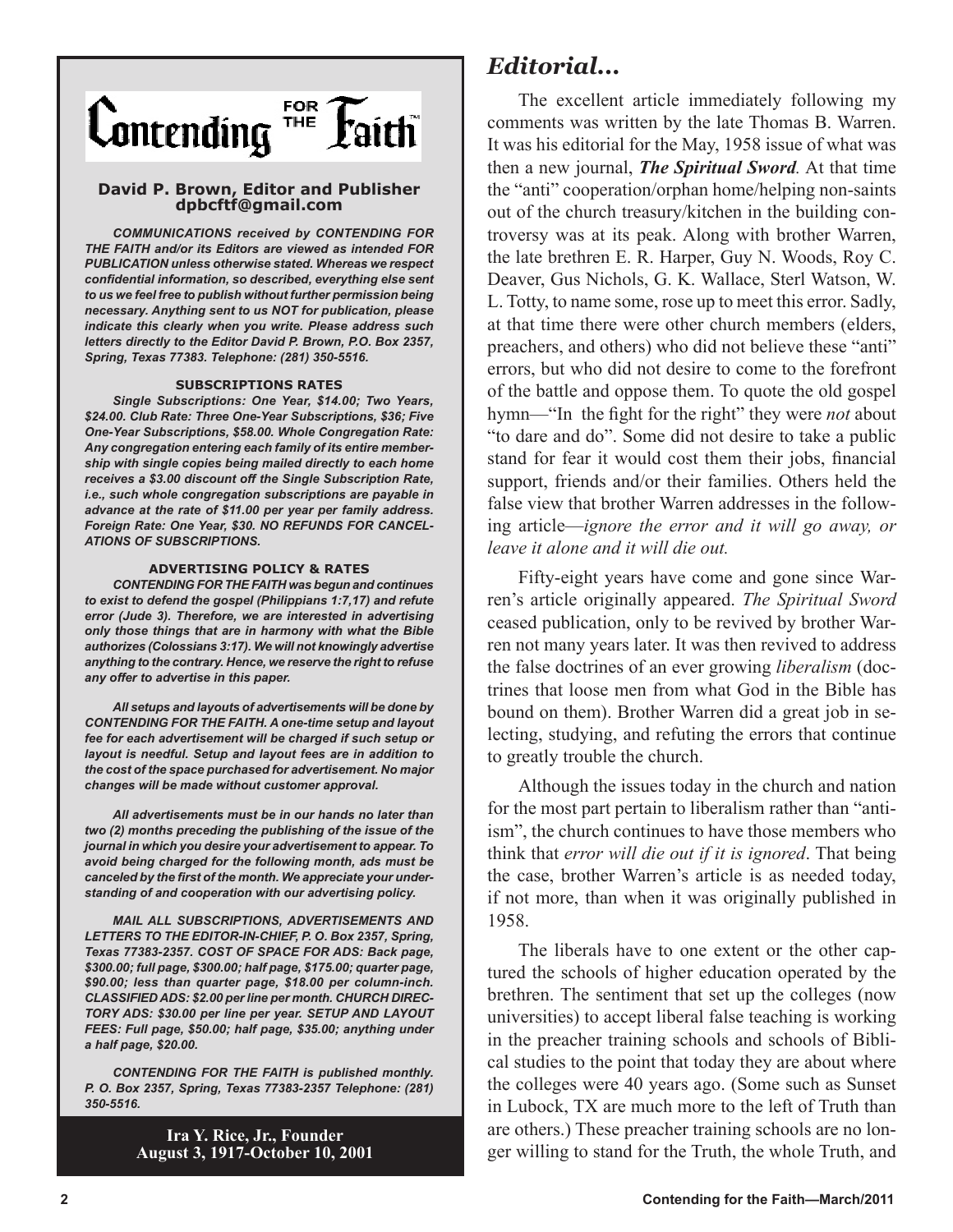nothing but the Truth of God's Word while militantly opposing all error in and out of the church as they once did. With each day that passes, they, along with the congregations whose work they are (one of them operates under a board as do the universities), become more and more like their spiritually adulterous higher education sisters—*all about money, numbers, and their secular sisters*. Where in times past, at all costs they upheld all Bible Truth and aggresively opposed, exposed, and refuted all error as they proclamed the Gospel to a world drowning in sin, they now follow a policy of seeing how closely they can walk with the world/denominations and continue to represent themselves as faithful to God.

Their students are being "trained" to pick and choose what errors they will oppose and what errors they will arbitrarily ignore. They demand that their students and alumni be faithful to them or suffer the consequences of being "blackballed" by their alma matters. The guideline for deciding what and who to ignore and what and who to oppose is measured by: *Does opposing a certain*  *error promote and support the school, or does it not? If opposing the error will be good for the school it will be opposed, but if not, it will be ignored.* Any student, alumus, or anyone else who opposes such an error is anathema as far as the shool is concerned—*and the school expects everyone to follow their lead in such matters.* The Bible ceases to be the final standard in determining what and who to support and/or oppose.

All of the aforementioned being stated, where are the schools when it comes to teaching and training men to militantly oppose any and all error and those who propagate it. They are basicly developing good humor men who are about as militant toward the devil and his henchman as a cold wet noodle.

Thus with the previous comments before us, we commend the late brother Warren's fifty-three year old article to you. It is as relevant today as it was the day it was written. All one has to do is apply it to the issues troubling the church today.

#### **—DPB, Editor**

#### ෯෯෯෯෯෯෯෯෯෯෯෯෯෯෯෯෯෯෯෯෯෯෯෯෯෯෯෯෯෯෯෯෯෯

## **Will Error "Die Out" If "Left Alone"?**

#### **Thomas B. Warren**

There are those among us who, even though they believe church cooperation and orphan homes to be right, have an erroneous idea of what to do about opposition to these matters: they believe that if such error is "left alone" (with nothing being said about it) it will "die out" of its own accord.

#### **Do They Accept this Theory on Other Matters?**

It is to be wondered: do these men accept this theory on other matters? If their house were on fire, would they expect the fire to "die out" if they just "left it alone"? (As Brother Jack Meyer pointed out: the fire will "die out" when the house is burned to the ground!) (2) If a rattlesnake were in their home, would they just "let it alone" expecting it to "die out" of its own accord? (3) If they were suddenly stricken with pneumonia, would they "let it alone" while expecting it to "die-out" of its own accord? (4) Do they expect atheism; agnosticism, and modernism in general to "die out" while they "let it alone" and do not "stir it up"? (5) Do they expect the doctrine of salvation by faith only to "die out" if they will just "say nothing about it"? (6) Do they expect Catholicism

and Protestantism to be drastically wounded by their tactic of "letting it alone"? (7) Do they expect worldliness in the church (dancing, drinking, fornication, immodest apparel, etc.) to "die out" if they will only be careful not to "say anything about it"?

#### **What of the Answers to These Questions?**

 If the above questions are to be rightly answered with "Yes" then will someone please tell this editor why we are preaching at all! If we preach God's Word at all, there is something that is not going to be "left alone"! If one doctrine will "die out" if "left alone", why will not all false doctrines "die out" if "left alone"? If such is true, we all should immediately stop preaching so that there) will be a soon end to all error!

On the other hand, if the above questions are to be rightly answered with, "No", then why will not brethren apply that same reasoning to the questions of orphan homes and church cooperation? Someone, at some time said something about like this: "Evil grows and spreads because good men do nothing." Think of the good men among us who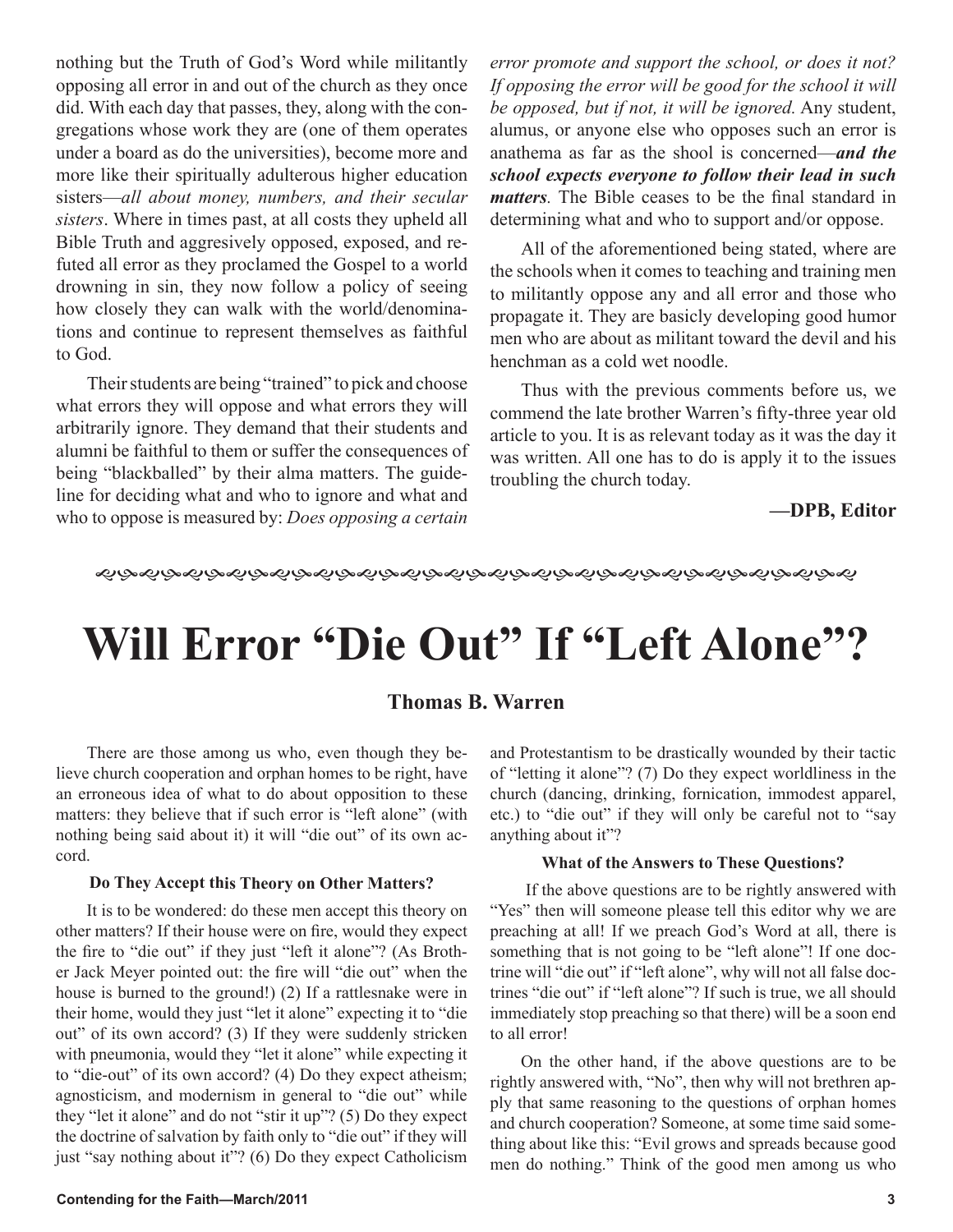have done almost nothing in fighting this destructive hobby which has divided churches, alienated brethren, and shackled brethren with its human creeds. May God help them to awaken!

#### **What Does the Bible Say on These Matters?**

**"For I know that after my departing grievous wolves will enter in among you, not sparing the flock; and from among your own selves shall men arise, speaking perverse things, to draw away the disciples after them"** (Acts 20:29, 30).

**"For there are many unruly men, vain talkers and deceivers, specially they of the circumcision, whose mouths must be stopped, ...**" (Titus 1:10, 11).

**" ... I resisted him to the face, … I said unto Cephas before them all …"** (Gal. 2:11-14).

**"... because of the false brethrn privily brought in, who came in privily to spy out our liberly which we have in Christ Jesus, that they might bring us into bondage: to whom we gave place in the way of subjection, no, not for an hour"** (Gal. 2:4, 5).

 **"Them that sin reprove in the sight of all, that the rest may also be in fear**" (1 Tim. 5:20).

**"... mark them that are causing the divisions and occasions of stumbling, contrary to the doctrine which ye**  **learned: and turn away from them. For they that are such serve not our Lord Christ, but their own belly; and by their smooth and fair speech they beguile the hearts of the innocent"** (Rom. 16:17, 18).

#### **Application of Passages**

As relates to the present controversy, the previous passages have at least the application: *error must be met.* We cannot be pleasing to God by adopting an "ostrich" attitude, expecting the error to "die out" if we only "let it alone". Bible teaching shows such an attitude to be a wrong one.

#### **What the Lord Needs:** *Soldiers!*

Paul said: **"FIGHT the good FIGHT of the faith..."** (1 Timothy 6:12). Further, he said, **"Suffer hardship with me, as a good soldier of Christ Jesus"** (2 Timothy 2:3). The Lord needs MEN and CHURCHES who will dare to stand up and be counted ON THE SIDE OF TRUTH AND RIGH-TEOUSNESS in spite of the hardships which one may have to suffer at the hands of the exponents of error! My brother, what about you?

We can thank the Lord that this movement has been met and turned back. Let us now stand together and complete the job.

#### 

## **He Died Thinking**

#### **Foy Smith**

A story was told recently about a fight between a game rooster and an Owl. It was amusing to me and made me think of many things other than the point the speaker was making on that occasion. The two birds were placed in a circle and the respective owners stood by to cheer their bird on to victory. The rooster circled the owl and the owl just turned, robot like, to keep an eye on the rooster without making any indication of putting up a fight himself. The owner of the rooster asked, "What's he doing now?" "Oh, he's thinking." The rooster made another thrust or two and when the same question was asked for a second time regarding the owl's behavior the owner again replied, "He's still thinking." Suddenly the rooster lunged, threw his steel covered spur, it glistened in the sunlight for a second and shot straight through the owl's head. The bird quivvered a time or two and was dead. Now the moral of the story is: "HE DIED THINK-ING!"

There are some preachers and brethren in the brotherhood today who have been thinking for a good many years. Ask them where they stand on some present-day issues and they will reply, "Oh, we're still thinking." They've been thinking for eight or ten years and the only thing we can get out of them is that they're still "thinking" things over.

Now thinking is good but it looks to me like they should have reached some decision in eight or ten years of "thinking". Could it be that they intend to see where the biggest pile of chips fall and fall that way themselves later on? some no doubt are waiting for that to happen. Then they're going to make up their minds, after victory is won, and talk about how "we whipped that bunch!"

Now it might happen that way. At least they hope it will. On the other hand they could be like the owl. *They could die thinking*. It is time for everyone to make up his mind about troublesome issues. Not that he has to make up his mind as to just how some things must be executed that are in the realm of judgment, but a decision either for a group that are intent upon destroying the church or against against them. Now everyone can go that far and make up his mind to that extent.

Some "thinking" is really not thinking at all—it is a cover up, a politicall "putoff" hoping that the majority will make up their minds for them sooner or later. If I have to die thinking I want to know **how** I'm thinking and **what** I'm thinking about. I also want others to know the **what** and **how** of my thinking. **—Deceased**

[*Brother Warren placed bro. Smith's article after his editorial in that 1958 issue of The Spiritual Sword. Does anyone wonder why he did*?—Editor**]**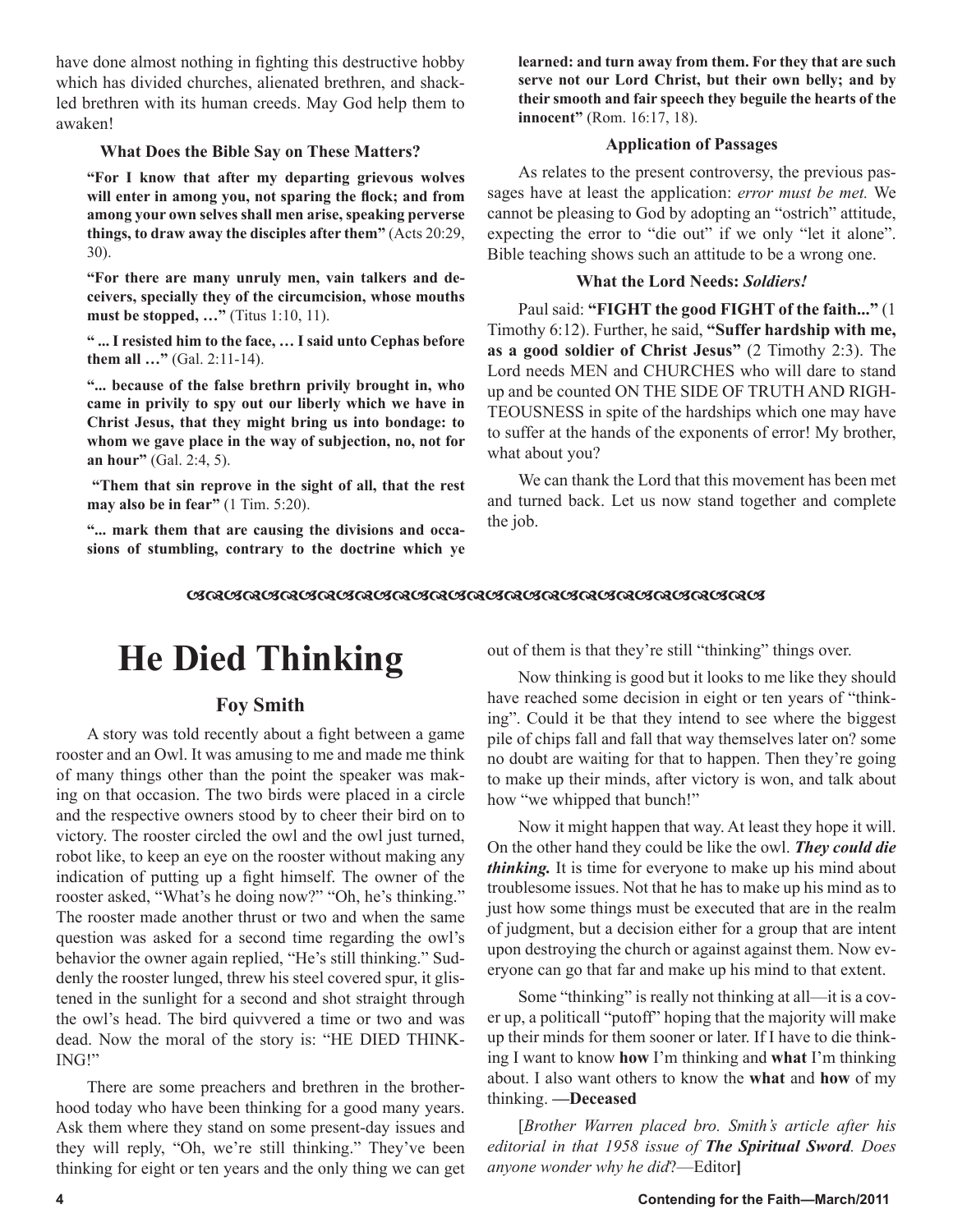#### **(Continued From Page 1)**

allegedly telling the people they would receive a spiritual gift, and it is miles ahead of Deaver's explanation that the apostle was promising them a gift "without accompanying miraculous power but with non-miraculous spiritual power." Remember that Mac did not think the salvation explanation was even worthy of consideration since he had advanced the only four possibilities that could possibly explain **"the gift of the Holy Spirit."** Leave it to Deaver to overrate his own thoroughness.

#### **Objections to the Meaning of Salvation**

We will consider his second objection first. He says that if the **"gift of the Holy Spirit"** is salvation, then it must either be salvation from past sins or salvation in heaven. But it cannot be salvation in heaven, he avers, because "neither Peter nor any other preacher could guarantee heaven to any obedient believer unless the obedient believer died immediately following his baptism" (35). While this observation is true, it does not mean that heaven was excluded from their thinking. Being saved from one's past sins is necessary to go to heaven—and probably the motive for obedience to the Gospel. Surely, the 3,000 knew that more was necessary than being baptized, since **"they continued steadfastly in the apostles' doctrine…"** (Acts 2:42).

If Deaver were entirely right about his second objection against Peter referring to heaven, then what could possibly be his criticism of **"the gift of the Holy Spirit"** referring to salvation from past sins? He claims that it would be "needless repetition." He writes:

Does anyone still in control of his mental powers think that the Holy Spirit inspired Peter to say, "Repent and be baptized everyone of you in the name of Jesus Christ unto the remission of your sins, and ye shall receive the remission of your sins" (35)?

This writer will have to plead guilty. Has Mac read Joshua 13:1 lately? "Now Joshua was old, advanced in years. And the Lord said to him: 'You are old, advanced in years….'"

To paraphrase Mac: "Does anyone still in control of his mental powers think that the Holy Spirit inspired Joshua to write that he was old, advanced in years and then have the Lord repeat the same thing to him?" Leave it to Deaver to think he knows God so well that he knows how God would or would not write.

#### **Parallelisms**

In all of his years of study, has Mac never noticed the Holy Spirit's use of parallelisms, which amounts to saying the same thing in different words? One has only to read as far as Genesis 4:23-24:

**Then Lamech said to his wives: Adah and Zillah, hear my voice**;  **O wives of Lamech, listen to my speech! For I have killed a man for wounding me, Even a young man for hurting me. If Cain shall be avenged sevenfold, Then Lamech seventy-seven fold.**

Notice that Adah and Zillah are the wives of Lamech and that **"hear my voice"** is equivalent to listen to my speech. Wounding and hurting are equivalent; young man amplifies man.

Parallelisms are generally found in the poetic books but obviously may be found in any book of the Bible. The type under discussion here is called Synonymous Parallelism. Despite Mac's protest of "needless repetition," the Holy Spirit chose to use many parallelisms to communicate the same idea in different words. A few are provided below.

**"God has delivered me to the ungodly, And turned me over to the hands of the wicked"** (Job 16:11). **"Oh, praise the Lord, all you Gentiles! Laud Him, all you people"** (Ps. 117:1!) **"A fool's lips enter into contention, and his mouth calls for blows"** (Pr. 18:6).

**"Woe to him who builds his house by unrighteousness and his chambers by injustice"** (Jer. 22:13).

**The earth is violently broken, The earth is split open, The earth is shaken exceedingly** (Isa. 24:19).

"Does anyone still in control of his mental powers think that the Holy Spirit inspired Isaiah to say the same thing three times in a row?" These parallelisms could be multiplied several times over from the poetic and prophetic books, but someone might point out, "All these examples are from the Old Testament, and maybe the Hebrews wrote that way, but what about the New Testament?"

One of the standard works on Bible interpretation is D. R. Dungan's Hermeneutics, published originally in the second half of the 19th century, although many editions have followed. He was cited earlier with respect to "metonymy of the subject." He lists Genesis 4:23-24 and many other parallelisms from the Old Testament, but he also mentions Mary's praise of God from Luke 1:46-55, after which he makes the following comment: "A careful reading of this address will cause any one to see the parallel lines and rhythm in the heart wrought to the highest tension with love for and praise for God" (334).

Would that "anyone" include Mac Deaver? Even in non-poetic passages the New Testament includes parallelisms also. What about 1 Thessalonians 5:19-20? **"Do not quench the Spirit. Do not despise prophecies."** The second sentence is at least one way the Spirit could be quenched, although there could be other ways. The next two verses comprise an antithetical parallelism: **"Test all things; hold fast what is good. Abstain from every form of evil"** (1 Thess. 5:21-22).

One might anticipate Mac saying, "While all of this is true, it is irrelevant. It does not prove that **'the gift of the Holy Spirit'** is salvation." This statement is true; this information does not prove the case, but it certainly allows for it to be the case.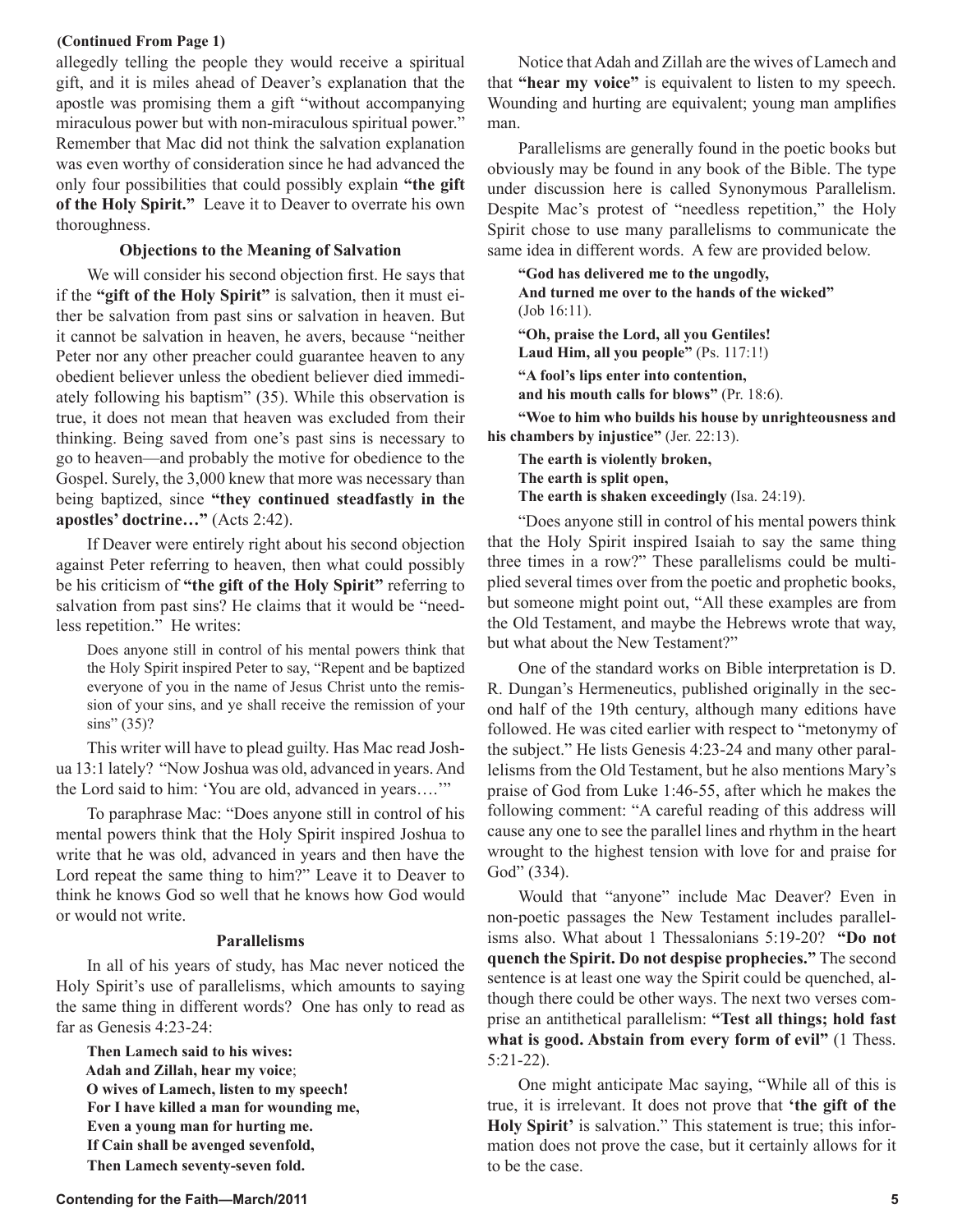#### **Luke and Acts 2**

It would be appropriate to ask if Luke had ever used parallelisms when recording the facts of history. The answer is that he did—and not far from Acts 2:38-39. Although separated by six verses, Luke writes that "**the multitude came together, and were confused, because everyone heard them speak in his own language. They were all amazed and marveled…."** (2:6). Later he records: **"So they were all amazed and perplexed, 'What could this mean?'"** (2:12). Although these bits of information are not in the style of a parallelism, they do repeat the same information that had already been provided. Was Luke unnecessarily redundant?

#### But consider Acts 3:14-15: **"But you denied the Holy One and the Just, and asked for a murderer to be granted to you, and killed the Prince of life, whom God raised from the dead, of which we are witnesses."**

The people had denied Jesus, to whom Luke refers as the Holy and Just One. Antithetical to that, the people embraced someone else, whose character was the opposite of holy and just; he was a murderer. Peter puts in one more antithetical twist and contrasts a taker of life with the Prince of Life. They killed the latter but asked for the former. The first and third descriptions are parallel with an opposite in between. But why use three descriptions to refer to Jesus—two in the same sentence? Jesus is the Holy One and the Just, as well as the Prince of Life. All three are accurate and refer to the same Person, but they bring out different aspects of His character.

Likewise, when Peter says, **"for the forgiveness of sins,"** and also identifies it as **"the gift of the Holy Spirit,"** he is merely emphasizing different truths about that salvation. Using different descriptions to refer to the same entity is not uncommon but frequent in writing. For that reason we find such expressions in poetry, prophecy, and everyday speech. The use of synonyms or equivalent expressions simply keeps our speaking and writing from becoming boringly repetitious. Peter refers to salvation and its attendant blessings as **"the forgiveness of sins," "the gift of the Holy Spirit,"** and **"the promise."**

Speaking of Acts 3, Peter arrives at a point in his sermon where he feels compelled to tell those listening how they ought to respond to the Truth that they had killed the Prince of Life. **"Repent therefore and be converted, that your sins may be blotted out, so that times of refreshing may come upon you from the presence of the Lord"** (3:19).

The word translated **"repent"** is the same word that is used in Acts 2:38. Many are surprised to see **"be converted"** for **"be baptized."** The two words are not the same or even related. To be converted is to turn from one side to the other. Jesus said that He spoke in parables so that certain Jews would hear but not understand, **"lest they should turn, and their sins be forgiven them"** (Mark 4:12). This is the way Peter also uses the word. The Jews needed to give up their hardness of heart and turn fully to Jesus. In doing so, they would be baptized, since the apostle had already preached it that way. The fact that 3,000 people were baptized in the city of Jerusalem could hardly have gone unnoticed.

Those who were scattered in the persecution after the death of Stephen went everywhere preaching the Word (Acts 8:4). **"And the hand of the Lord was with them, and a great number believed and turned to the Lord"** (Acts 11:21). This description of conversion is also found in Acts 15:19. Again, turning to the Lord or being converted, of necessity includes baptism—especially since the purpose for being converted is **"that your sins may be blotted out."** Probably, we are all in agreement on this point. But one more example is instructive. As Jesus told Saul of Tarsus what He expected of him before his sins were washed away, He included that Saul was to go the Gentiles— **"to open their eyes and to turn them from darkness to light, and from the power of Satan to God, that they might receive forgiveness of sins and an inheritance among those who are sanctified by faith in Me**" (Acts 26:18).

The word translated **"turn"** is the same word as **"be converted"** in Acts 3:19 [1994]. When people turn from darkness to light, they receive forgiveness of sins, which comes through baptism. Paul says that he preached that message—that all should **"repent, turn** [1994] **to God, and do works befitting repentance"** (Acts 26:20).

The purpose of bringing these facts to light is to note that in Acts 3:19, the people needed to repent (as on Pentecost), and being converted corresponds to being baptized (not that they are identical but the former includes the latter). So, what corresponds to receiving **"the gift of the Holy Spirit"**? The answer is—**"times of refreshing"** that come **"from the presence of the Lord."** As has been our thesis all along, these times of refreshing ("**the gift of the Holy Spirit"**) refer to salvation and all that comes with it, such as the inheritance mentioned in Acts 26:18 (cf. Gal. 3:29).

Unlike the Day of Pentecost, no emphasis on the Holy Spirit is present to confuse the reader. No one on this day would confuse **"times of refreshing"** with a gift "without accompanying miraculous power but with non-miraculous spiritual power." Mac's objection to **"the gift of the Spirit"** being salvation does not hold. In fact, his analysis is little more than a quibble. He could not have thought through what he was writing very thoroughly, or he would not have mocked the fact that the Spirit can indeed use similar expressions to communicate the same thought. He will need to make a more serious effort to undermine this view when the entirety of the New Testament corroborates it. He undoubtedly will make a reply. *Leave it to Deaver!* 

> **—5410 Lake Howell Road Winter Park, FL 32792**

*If they only measured the distance, some people would be amazed how little they had traveled when they came to their wits' end.*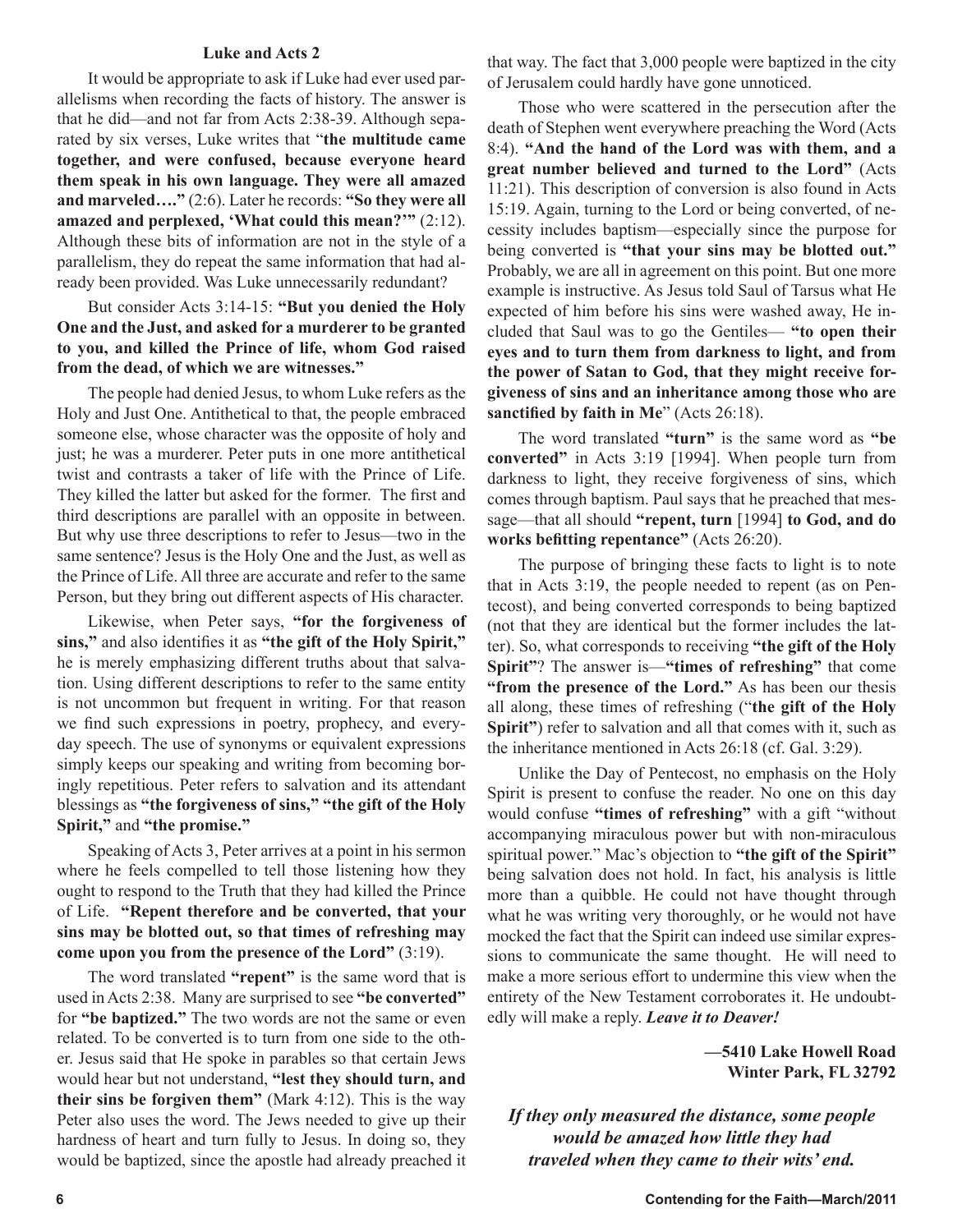# **Profiles In Apostasy #2**

2011 Spring CFTF Lectureship Book Held at Spring Church of Christ February 27—March 2, 2011

## **BOOKS EXPOSED**

**The Holy Spirit Makes No Earthly Sense Theology Simplified The Battle Over Hermeneutics Seeing the Unseen A Gathered People A Church that Flies ... The Forgotten Treasure The Church in Transition The Power Within The Cultural Church Renewal For Mission Trusting Women The Second Incarnation One Church: A Bicentennial Celebration... Is Christ Divided? The Holy Spirit: A Study of Sectarianism Together Again–Navigating the Winds of Change The Churches of Christ American Origins of Churches of Christ Discovering Our Roots Illusions of Innocence**

### **ORDER FROM:**

*Contending For The Faith* **(281) 350–5516**

**dpbcftf@gmail.com**

Our 2010 lectureship and book were well received. We thank all of those who purchased the book. The 2011 lectureship book compliments last year's book and we trust you will obtain it to complete the two volume set of *Profiles in Apostasy*.

Literature, books in particular, is one of the tools of Satan, and in the last several years false teachers in the church have produced many of them. Aided by the internet, error abounds and permeates the church.

In continuing with our efforts to expose and refute error no matter who teaches it and wherever it may be found, we have produced this second volume exposing those who seek to change the Lord's church into a human church.

As in our 2010 book, in the 2011 book you will find information that will help the faithful child of God remain faithful and successfully combat those who are exchanging the Truth for a lie. The change agents in the church must be stopped. The 2011 book along with our 2010 book will help one to stop their mouths.

**—David P. Brown, Editor**

This **553 page hardback** book is available for:

### **\$20.00 plus \$3.00 S/H**

**Texas residents add 7.25% tax**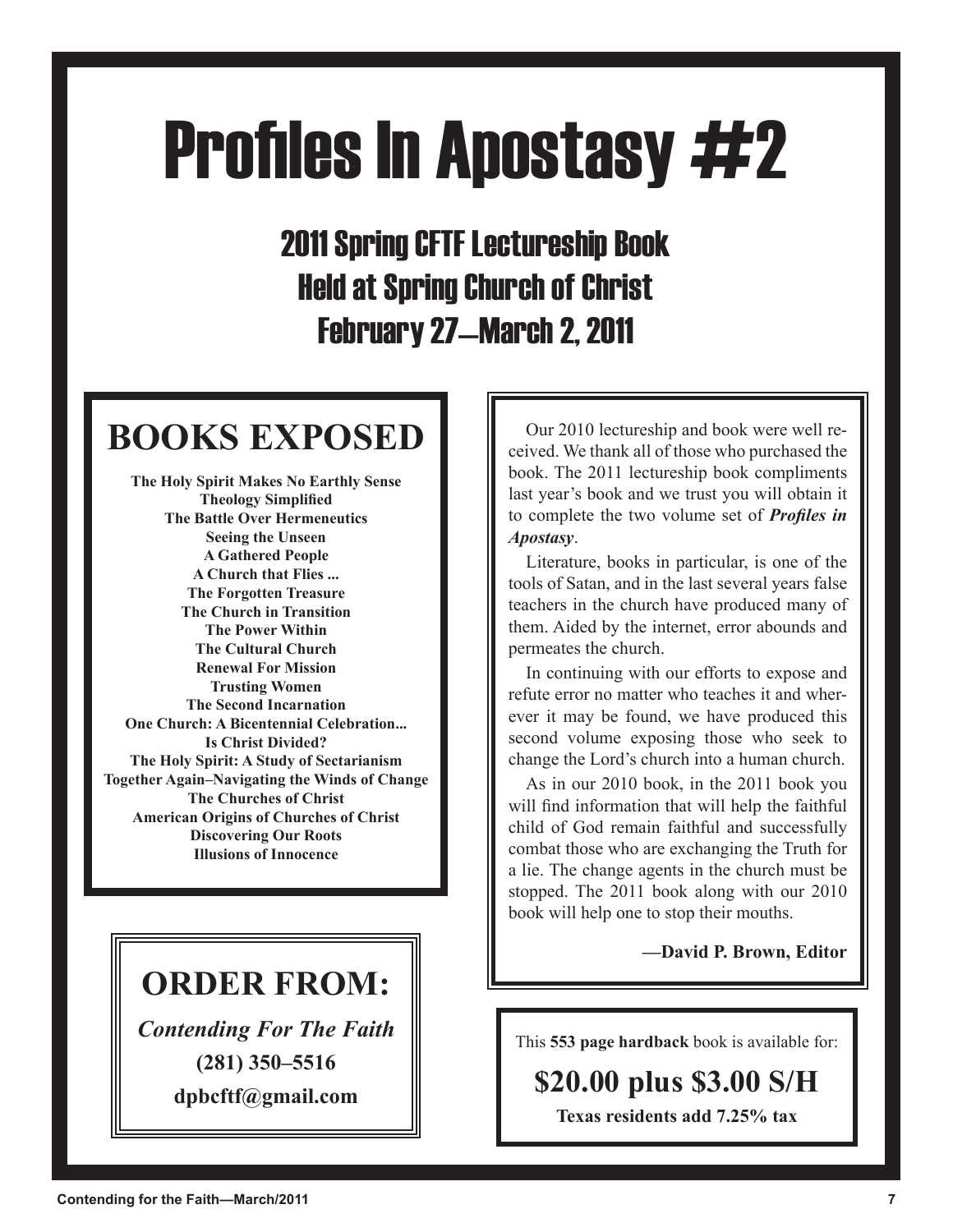### *DOES ANYONE KNOW WHATEVER HAPPENED TO THE MAN WHO WROTE THE FOLLOWING ARTICLES?*

## **THE SIN OF COWARDICE**

#### **Garland Elkins**

**"And the officers shall speak further unto the people, and they shall say, What man is there that is faithful and fainthearted? let him go and return unto his house, lest his brethren's heart faint as well as his heart."** (Deut. 20:8). There is a very interesting story in connection with this verse. Instructions were given to the priests and officers about the preparation for a battle. The officers were to go among the soldiers and talk with them, and if they found there any man who was a coward, they were to send the cowards home lest they exert a bad influence on the other soldiers, lest their cowardice spread throughout the army and defeat result. Gideon, at a later time was instructed to send all cowards home before he went to battle. **"Now therefore go to, proclaim in the ears of the people, saying, Whosoever is fearful and afraid, let him return and depart early from mount Gilead. And there returned of the people twenty and two thousand; and there remained ten thousand" (Jud. 7:3). These two** 

cases show what God thinks of cowards. He not only considers such a one useless in a fight but a positive hindrance and a  $\Box$ 

**2010 CFTF BOUND VOLUMES AVAILABLE WRITE, PHONE OR E-MAIL US TODAY FOR YOUR COPY. ORDER AN EXTRA COPY FOR A FRIEND**

dangerous person to have in an army. Someone has said, *A coward is like a rotten apple in a barrel; it not only is of no value, but it starts the other apples to rotting.*

#### **The Coward--A Discourager**

I have read of a soldier in the army being court-martialed' for acting as a discourager. He struck no blows for th $\epsilon$ enemy. He was not' disloyal to his country. But he was a discourager. It was a critical time. The welfare of the country was at stake. Instead of encouraging the men on whom the defence depended and seeking to make them stronger and braver, he made them less courageous by putting faintness in their hearts. The court-martial judged it a crime to speak discouraging words at sucp a time.

It is sad but true in most every community there are people who are continually committing this same crime. Fortunate indeed is the home that does not contain one or more such members in it. Happy is the congregation which does not have one or more such members in its membership. Blessed indeed is the community which does not contain such citizens.

If there were fewer of these hinderers in the world, it would be easier to keep heart. When the heathen learned that Nehemiah was rebuilding the walls of Jerusalem, they did everything within their power to hinder the work.

**But it came to pass, that when Sanballat, and Tobiah, and the Arabians, and the Ammonites, and the Ashdodites, heard that the walls of Jerusalem were made up, and that the breaches began to be stopped, then they were very wroth, And conspired all of them together to come and to fight against Jerusalem, and to hinder it** (Neh. 4:7,8).

The one talent man failed at least partially because he did not have faith in himself. He was unsure of himself and of his abilities. He could not do as much as the five and two talent men, therefore he did nothing. He said, **"And I was afraid, and went and hid thy talent in the earth: lo, there thou hast that is thine"** (Mt. 25:25). His lord did not consider his cowardice a valid reason for his failure. In fact his

> lord described him as **"wicked and slothful"** and **"unprofitable."**

> > **His Lord answered and said unto him, Thou wick-**

**ed and slothful servant, thou knewest that I reap where I sowed not, and gather where I have not strawed: Thou oughtest therefore to have put my money to the exchangers, and then at my coming I should have received mine own with usury. Take therefore the talent from him, and give it unto him which hath ten talents. For unto every one that hath shall be given, and he shall have abundance: but from him that hath not shall be taken away even that which he hath. And cast ye the unprofitable servant into outer darkeness: there be weeping and gnashing of teeth**  (Mt. 25:26-30).

I have read that at some points in the Alps the guides warn tourists not to talk, or sing, or even whisper, lest the reverberation of their words in the air start an avalanche on the mountains and bring it down upon the villages. And likewise there are men and women who are carrying such heavy loads of duty, sorrow, illness, bereavement, etc., that the slightest addition to their weight would crush them. They are buildling against great odds. They are holding on against great pressures with the hope of overcoming ultimately. They do not need a discourager to dishearten them. They need a word of cheer and encouragement to help them along the way. Let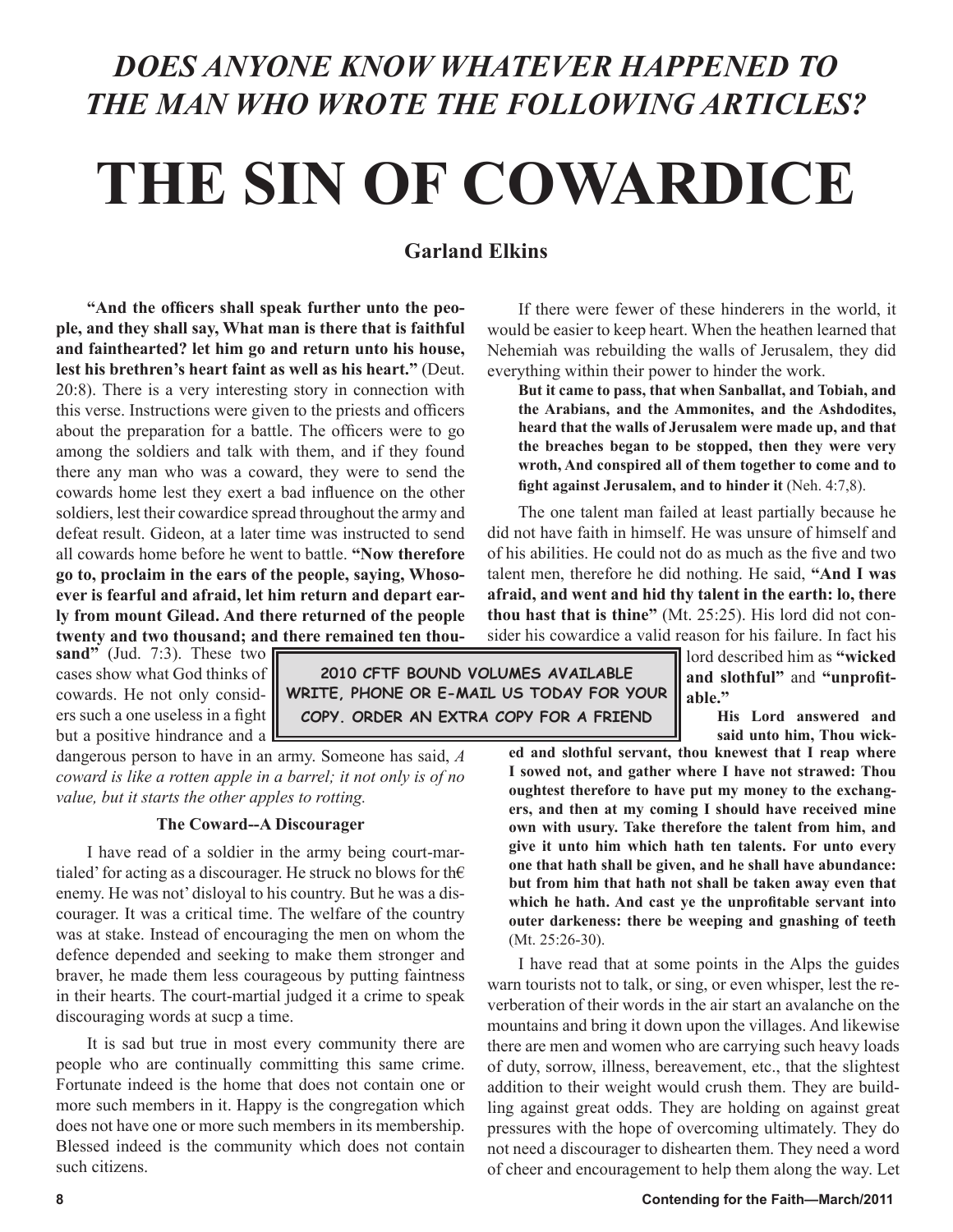us carefully avoid being guilty of the sin of hindering. Let us not commit the crime of cowardice. Let us not fall under the condemnation of being a discourager.

#### **Courage Can Be Cultivated**

Many people who are naturally fearful have overcome their fear and have forced themselves to stand bravely for the truth. God exhorted Joshua to have courage as he was about to take the mantle of leadership of the nation of Israel, which Moses had worn so well. God said to him,

**Be strong and of a good courage: for unto this people shalt thou divide for an inheritance the land, which I sware unto their fathers to give them. Only be thou strong and very courageous, that thou mayest observe to do according to all the law, which Moses my servant commanded thee: turn not from it to the right hand or to the left, that thou mayest prosper whithersoever thou goest. This book of the law shall not depart out of thy mouth; but thou shalt meditate therein day and night, that thou mayest observe to do according to all that is written therein: for then thou shalt make thy way prosperous, and then thou shalt have good success. Have not I commanded thee? Be strong and of a good courage; be not afraid, neither be thou dismayed: for the Lord thy God is with thee whithersoever thou goest.** (Jos. 1:6-9).

Courage puts heart into others. If cowardice is contagious, so also is courage. We are fighting with Christ, the great Captain of our salvation (Heb. 2:10). We have not reason to fear, He has never lost a battle. We have an armor that will prove a sure and adequate defence.

**Finally, be strong in the Lord, and in the strength of his might. Put on the whole armor of God, that ye may be able to stand against the wiles of the devil. For our wrestling is not against flesh and blood, but against the principalities, against the powers, against the world-rulers of this darkness, against the spiritual hosts of wickedness in the heavenly places. Wherefore take up the whole armor of God, that ye may be able to withstand in the evil day, and, having done all, to stand. Stand therefore, having girded your loins with truth, an having put on the breastplate of righteousness, and having shod your feet with the preparation of the gospel of peace; withal taking up the shield of faith, wherewith ye shall be able to quench all the fiery darts of the,evil one. And take the helmet of salvation, and the sword of the Spirit, which is the word of God: with all prayer and supplication praying at all seasons in the Spirit, and watching thereunto in all perseverance and supplication for all the saints, and on my behalf, that utterance may be given unto me in opening my mouth, to make known with boldness the mystery of the gospel** (Eph. 6:10-19).

Let us cultivate courage, and by putting courage into our own hearts we shall also put courage into the hearts of others. **"For God gave us not a spirit of fearfulness; but of power and love and discipline"** (2 Tim. 1:7).

[*The Getwell Reminder*, Sept. 20, 1979, Vol. 20, No. 38]

<u>ୱେଠାରେ ବିଶ୍ୱର ସେଠାରେ ବିଶ୍ୱର ସେଠାରେ ବିଶ୍ୱର ସେଠାରେ ବିଶ୍ୱର ସେଠାରେ ବିଶ୍ୱର ସେଠାରେ ସେ</u>

## THE NEED FOR COURAGE

Courage is defined as: "The attitude or response of facing and dealing with anything recognized as dangerous, difficult, or painful, instead of withdrawing from it; the quality of being fearless or brave; valor; pluck." Courage is that quality which enables one to encounter danger, risk, criticism, or to face difficulties without turning back. The quality of courage is necessary in order for one to become a Christian, and it just as indispensable in living the Christian life. It is an outgrowth of faith, and supplements it: **"In your faith supply virtue"** (2 Pet. 1:5). Virtue means" "general moral goodness; right action and thinking; uprightness; rectitude; morality." One of the reasons our word "virtue" is used as a synonym for purity as of a virgin is that it takes strength of character to maintain chastity. Courage has been required in all ages. Though the masses have often shown a deplorable lack of courage, there have been noble souls in all ages which have possessed this priceless treasure.

#### **Courage In The Patriarchal Age**

Abel was a courageous follower of God (Gen. 4:1-8). Even though Cain killed him, courageous Abel exerts tremendous influence for good even until now, and will continue to do so as long as time continues.

**By faith Abel offered unto God a more excellent sacrifice than Cain, through which he had witness borne to him that he was righteous, God bearing witness in respect of his gifts: and through it he being dead yet speaketh** (Heb. 11:4).

Abraham is another good example of a courageous follower of God during the patriarchal age. The Holy Spirit highly compliments him for his courageous obedience.

**By faith Abraham, when he was called, obeyed to go out unto a place which he was to receive for an inheritance; and he went out, not knowing whither he went. By faith he became a sojourner in the land of promise, as in a land not his own, dwelling in tents, with Isaac and Jacob, the heirs with him of the same promise: for he looked for the city which hath the foundations, whose builder and maker is God.** (Heb. 11:8-10).

Moses is another eloquent example of a courageous obedient servant. The Lord commanded him to return to Egypt and he went. **"And the Lord said unto Moses in Midian,**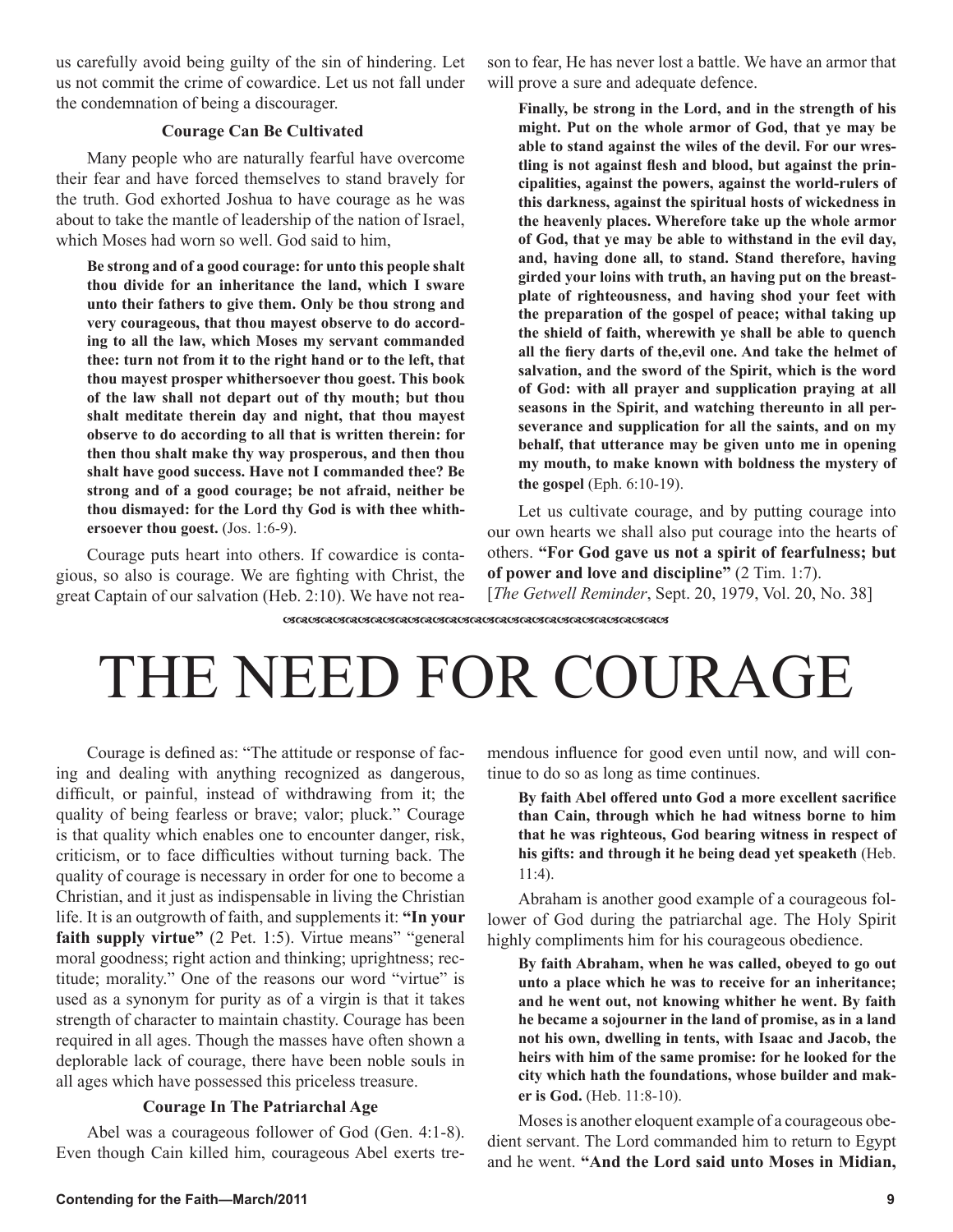**Go, return into Egypt: for all the men are dead which sought thy life."** (Ex. 4:19). He demonstrated tremendous faith and courage in all of his decisions and actions.

**By faith Moses, when he was born, was hid three months by his parents, because they saw he was a goodly child; that they were not afraid of the king's commandment. By faith Moses, when he was grown up, refused to be called the son of Pharaoh's daughter; choosing rather to share ill treatment with the people of God, than to enjoy the pleasures of sin for a season; accounting, the reproach of Christ greater riches than the treasures of Egypt: for he looked unto the recompense of reward. By faith he forsook Egypt, not fearing the wrath of the king: for he endured, as seeing him who is invisible. By faith he kept the passover, and the sprinkling of the blood, that the destroyer of the firstborn, should not touch them. By faith they passed through the Red sea as by dry land: which the Egyptians assaying to do were swallowed up** (Heb. 11:43-29),

#### **Courage In The Mosaic Age**

The Mosaic age also abounds with men of courage. It was courage born of faith which enabled Elijah to oppose Ahab, Jezebel and the four hundred and fifty false prophets of Baal (1 Kings 18:18-22). This is the high courage demonstrated by David as he ran to meet Goliath (1 Sam. 17:45). It was courage born of faith which fortified Moses as he went before Pharoah. It was this same courage produced by faith in and love for God which enabled the Hebrew Children to obey God even though they were cast into the fiery furnace (Dan. 3:16-18). Daniel demonstrated great courage in the face of the threat of being cast into the den of lions. Time and space fails us to tell of Joshua, Gideon, Samuel and a host of other examples of strength and faith under the Mosaic dispensation.

#### **Courage In The Christian Age**

The names of Peter, James, and John, Stephen, and Paul, Antipas, and multitudes of others are examples of strength and faith. Paul, and many others who faced death rather than give up faith in a crucified and resurrected Savior all convince us of their great courage. Jesus is the greatest example of it. He, the innocent, **"resisted unto blood, striv-**

#### **ing against sin"** (Heb. 12:4).

#### **Courage Is Needed To Live The Christian Life**

It takes courage to renounce all and follow Jesus; yet this is required. **"So therefore whosoever he be of you that renounceth not all that he hath, he cannot be my disciple"** (Lk. 14:33). It requires courage to resist temptation; yet this can be done. **"There hath no temptation taken you but such as man can bear: but God is faithful, who will not suffer you to be tempted above that ye are able; but will with the temptation make also the way of escape, that ye may be able to endure it"** (1 Cor. 10:13). Courage is demanded to add the Christian graces, one of which is courage or virtue (2 Pet. 1:5-7).

#### **Courage Is Needed In The Hour Of Death**

All of us possess a strong desire to live. Of Jesus it is written: **"And he went forward a little, and fell on his face, and prayed, saying, My Father, if it be possible, let this cup pass away from me: nevertheless, not as I will, but as thou wilt"** (Mt. 26:39). Our Lord prayed and wept before His death, but He also obeyed.

**Who in the days of his flesh, having offered up prayers and supplications with strong crying and tears unto him that was able to save him from death, and having been heard for his godly fear, though he was a Son, yet learned obedience by the things which he suffered; and having been made perfect, he became unto all them that obey him the author of eternal salvation; named of God a high priest after the order of Melchizedek** (Heb. 4:7-9).

Heroic courage has been seen in all ages; it is necessary now both to live and to die. Let us all follow the Lord so faithfully that we can say with the peerless apostle Paul:

**According to my earnest expectation and hope, that. in nothing shall I be put to shame, but that with all boldness, as always, so now also Christ shall be magnified in my body, whether by life, or by death. For to me to live is Christ, and to die is gain** (Phil. 1:20,21).

[*The Getwell Reminder*, July 26, 1979, Vol. 20, No. 30]

#### **—3950 Forest Hill-Irene Road Memphis, TN 38125**

#### **෩ඦ෨ඦ෨ඦ෨ඦ෨ඦ෨ඦ෨ඦ෨ඦ෨ඦ෨ඦ෨ඦ෨ඦ෨ඦ෨**

[**EDITORIAL COMMENT**: Over thirty years ago I reprinted the preceding excellent articles in the church bulletin where I then preached. Recently I came across them and decided to print them in *CFTF* with my remarks to follow. As I read through them again a feeling of sadness came over me. That sadness was not because of the subjects addressed therein, or the approach taken in addressing them, or any misuse of the Scriptures, or the logic they employed, or the conclusions reached, *but because of the change in the one who wrote them—Garland Elkins*. As the years have come and gone the articles' author and his MSOP co-laborers, et al., have ceased to objectively, consistently, and without respect of persons apply the articles' meaning and message to all circumstances, situations, and people to which and to whom they apply.

The preceding being the case, I ask him and his fellow travelers a question put by Paul to the Galatians, **"You did run well; who did hinder you that ye should not obey the truth?"** (Gal. 5:7). *They have lost sight of the fact that Truth is the begining of all things with God—certainly that includes salvation, faithfulness, the unity of believers, and who Christians Scripturally should, and who they should not fellowship (John 8: 31, 32; 17;17).* The horse on which their error has boldly ridden out into the church is their compromise of the Truth in order to fellowship unrepentent false teachers—such as Dave Miller, Stan Crowley, those who fellowship and defend them. Of course this includes anyone else who extends fellowship to those not in fellowship with God. However, the very thing that causes them to compromise the Truth so they may fellowship these urrepentent brethren has opened the door for the same to happen over and over again. With honesty and objectivity such people need to reread these articles and take a big dose of the spiritual healing medicine found therein. But if they will not do so let us remember that Jesus said of such people, **"Let them alone: they be blind leaders of the blind. And if the blind lead the blind, both shall fall into the ditch" (Mt. 15:14)—DPB**]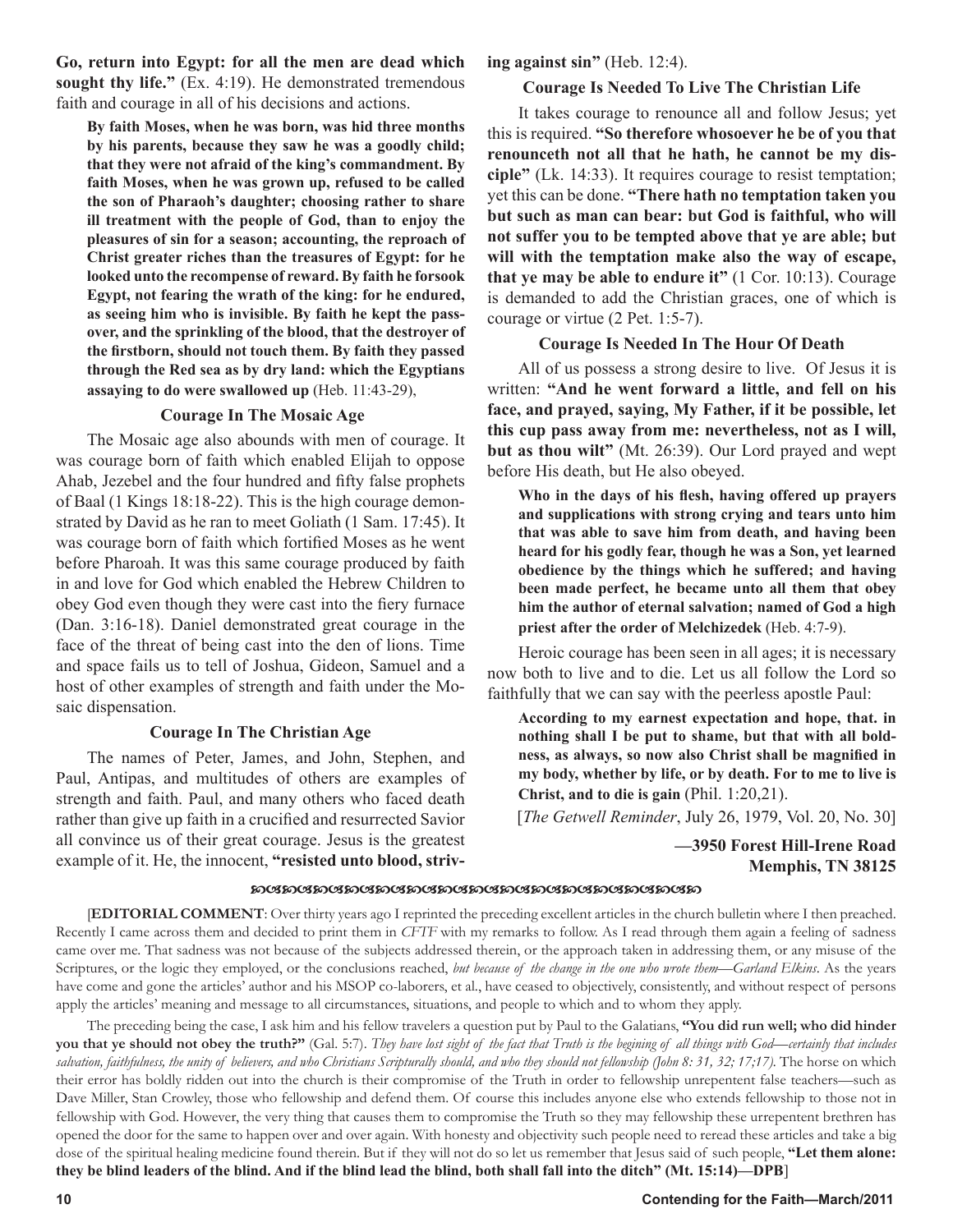## **THE DOCTRINE OF CHRIST**

**Whosoever transgresseth, and abideth not in the doctrine of Christ, hath not God. He that abideth in the doctrine of Christ, he hath both the Father and the Son. If there come any unto you, and bring not this doctrine, receive him not into your house, neither bid him God speed: For he that biddeth him God speed is partaker of his evil deeds. (2 John 9-11)**

The foregoing Scripture is one of the most abused, misused, and wrested passages in the Bible—especially John's inspired expression in verse nine, **"the doctrine of Christ"**. That being the case, we want to study it for the purpose of determining the absolute Truth of it.

The late false teacher Carl Ketcherside contended that the expression **"doctrine of Christ"** pertains to *the doctrine about Christ, not the doctrine that Jesus authored*. For some time now a number of liberal false teachers in the church (*change agents* who by their false doctrines seek to loose brethren from what God in the Bible has bound on them) have continued to espouse and press Ketcherside's view on the definition of **"the doctrine of Christ"**. The question for us to answer is: Are Ketcherside and his doctrinal friends correct in believing that this expression means *the doctrine about or concerning Christ?*

The English expression **"the doctrine of Christ"** translates the following transliterated Greek expression *tei didachei tou Christou.* What did John desire for the recipients of his letter (those who understood, spoke, wrote, and read Greek) to understand when they read or heard what he wrote to them? Surely as an inspired apostle of Christ who was writing part of his Savior and Lord's last Will and Testament could say of his inspired writings what the apostle Paul wrote to the Ephesians concerning his letter to them: **"Whereby, when ye read, ye may understand my knowledge in the mystery of Christ"** (Eph. 3, 4). If we have a correct English translation of the Greek New Testament, we can understand it. If we do not do so, it is not God's fault, but our own.

*Tou Christou* is in the genitive case. It is the case of genus or kind—the case that specifies (See pp. 493-501 of A. T. Robertson's *A Grammar of the Greek New Testament In the Light of Historical Research*). However, the question that concerns us is this: *in what way does it specify?* If *tou Christou* means the doctrine *about* Christ it must be in what Greek gramarians call the "objective genitive" case. However, if it is the doctrine that is *from* Jesus, or what *He authored*, it is in the "subjective genitive" case.

genitive". This is the case because they do not think one *must* be compliant with all New Testament obligations (if they believe there are any obligations in the New Testament for one to discharge) before fellowship can exist beween all those who assent to the fact that Jesus is the Son of God. Of course, the problem even the liberal runs into with this kind of thinking is this—what particulars must one believe about Christ before fellowship can exist between one and God and those who ascent to the fact that Jesus is God's Son and others who are of the same persuasion. Usually they reduce this belief to the bare essentials concerning Jesus—His eternal Deity, Virgin birth, His sinless life, etc. However, as to what a liberal holds that one *must* believe about Christ in order for fellowship to exist between those who acknowledge Jesus' existence in history (past time and space) depends upon with which liberal one is dealing at the time. Rest assured they do not know where to draw the line concerning who is in fellowship with God and, thus, who it is they can fellowship. Further, the same thing may be said regarding how much genuine concern any of them have about the matter.

The genitive case can be used with a noun that precedes it. In 2 John 9 the noun is *didachei* rendered *doctrine* in English. Connected with a noun or substantive, the genitive case can denote possession, describe, or define (Ibid, A. T. Robertson). It also finds usage in what is called "subjective" and "objective" genitive.

**Dana and Mantey** inform us that, "We have the subjective genitive when the noun in the genitive *produces* the action, being therefore related as the subject to the verbal idea of the noun modified" (*A Manual Grammar of the Greek New Testament*, p. 78).

Regarding the objective genitive, the same men tell us that, "We have this construction when the noun in the genitive receives the action, being thus related as object to the verbal idea contained in the noun modified" (Ibid, 78, 79).

Now back to 2 John 9 and the expression **"the doctrine of Christ"** (*tei didachei tou Christou*). *Did Jesus produce the action of the noun "teaching"—subjective, or is He the object of the teaching—objective*? In answering this ques-

The liberals want *tou Christou* to be in the "objective

HELP CFTF GROW! —Sign up at least five new subscribers in 2011 Send subscriptions to: P.O. Box 2357–Spring, Texas 77383–2357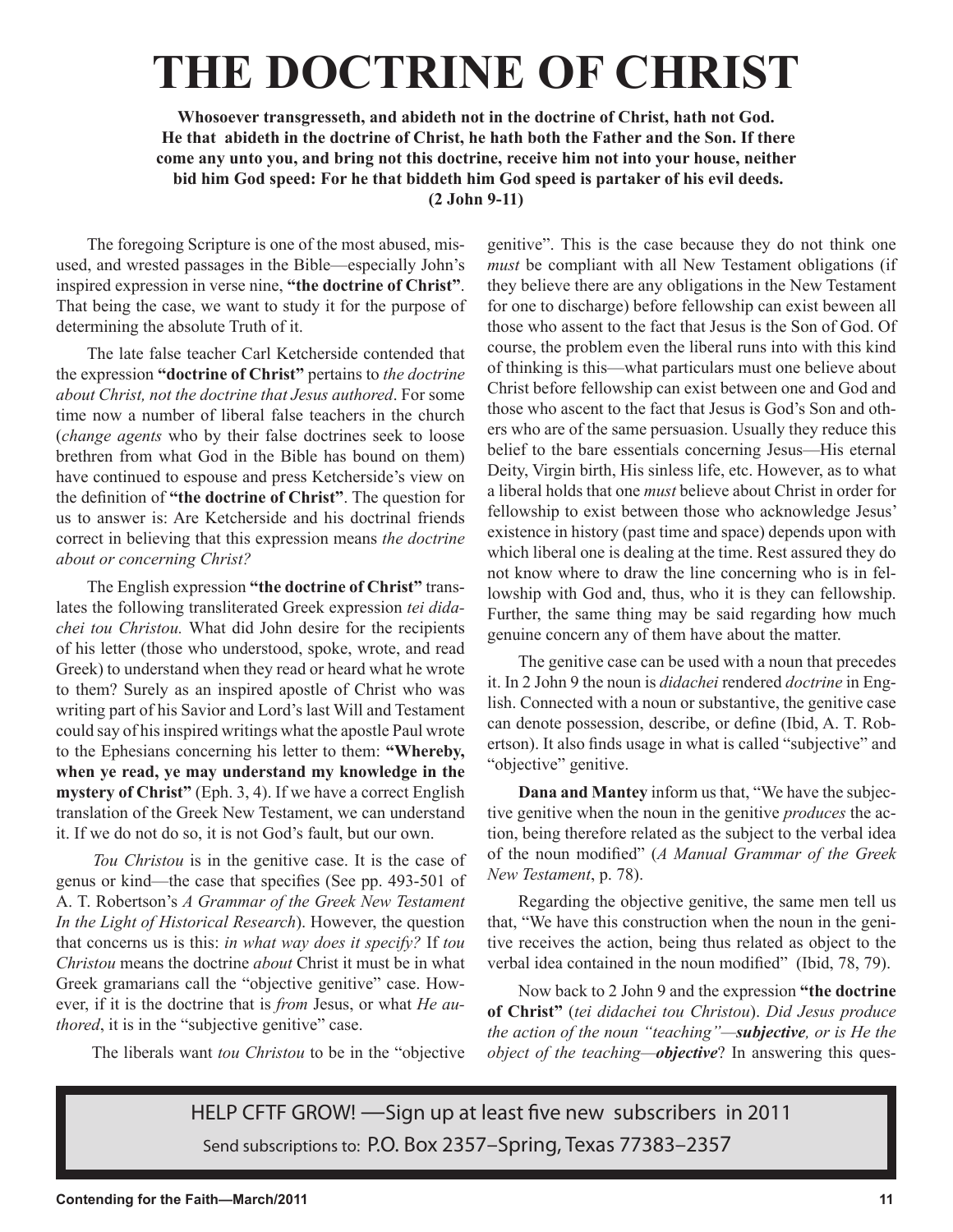tion, we begin by referencing several Greek authorities and commentators.

**Joseph Henry Thayer** in his Greek Lexicon states that "The doctrine which has God, Christ, the Lord, for its author and supporter: John 7:17; Acts 13:12; 2 John 9..." (p. 144).

In his *Word Pictures in the New Testament*, **A. T. Robertson** writes: "'**And abideth not in the teaching of Christ'**  which is the standard of Christian teaching as the walk of Christ is the standard for the Christian's walk. (I Jno. 2:6; Jno.  $7:16-19.$ "

Robertson goes on to say:

these gnostics claim to be the progressive, the advanced thinkers, and were anxious to relegate Christ to the past in their onward march." (Page 254.) Furthermore he writes: **"If anyone cometh and bringeth not this teaching, receive him not into your house and give him no greeting."** But here the point turns on the stranger bringing into the house, or trying to do so. This is heretical and harmful teaching which seems to be after the salutation is over. The usual greeting to a house is given in Luke 10:5. This, he says, can very well be understood of the peril of allowing these gnostic propagandists to spread their pernicious teaching (compare Mormans or Bolsheviks) in home and church usually meeting in the home.

Commenting upon the phrase, **"partaketh in his evil works,"** Robertson writes:

 "Associate the instrumental case with Koinonei, as in I Timothy 5: 22, common verb from Koinonos (partner) is to be born in mind that the churches often met in private homes. (Rom. 14:5; Col. 4:15), and if these traveling deceivers were allowed to spread their doctrine in these homes and sent along with the endorsement as Apollos was from Ephesus to Corinth, (Acts 18:27) there was no way of escaping the responsibility of the harm wrought by these propagandists of evil." (*Word Pictures in the New Testament*).

The late professor of New Testament Criticism, Union Theological Seminary, New York, **Marvin Vincent** states: "Of Christ. Not the teaching concerning Christ, but the teaching of Christ Himself and of His apostles. See Heb. 2:3. So according to New Testament usage. See John 18:19; Acts 2:42; Rev. 2:14, 15" (*Word Studies in the New Testament*).

Coeditor of Westcott and Hort's Greek Testament, **Brooke Foss Westcott** wrote:

in the doctrine of Christ, the doctrine which Christ brought, and which He brought first in His own person, and then

#### **FIRST 35 YEARS OF** *CFTF ON DVD* **\$50.00 ORDER FROM** *CFTF* **P. O. BOX 2357 SPRING, TX 77383-2357**

through his followers (Heb. 2:3). This sense seems better than the doctrine of (concerning) the Christ, and the usage of the New Testament is uniformly in favor of it (Rev. 2:14, 15; In. 18:19; Acts 2:42, *The Epistles of St. John*).

One of the original members of the English Revised Version committee 1881, **Henry Alford** states:

And not abiding in the doctrine of Christ (i.e. in Christ's doctrine) ... that truth which Christ Himself taught. This is far more likely than that the genitive should be objective ... "and thus we have the personal genitive after didache wherever it occurs in the New Testament ... (*The Greek Testament*, Revised by Everett F. Harrison).

#### **Johann Edward Huther** writes:

*tou christou* is not the objective (Sander, Ebrard, etc.) but the subjective genitive (Duesterdieck, Ewald, Braune); the doctrine which, proceeding from Christ, was proclaimed by the apostles (*Critical and Exegetical Handbook to the General Epistles of James and John,* edited by H.A.W. Meyer).

Concerning 2 John 9, **A. E. Cook** wrote:

There is nothing in the context or the usage of the New Testament to suggest that *tou christou* should be regarded as an objective genitive, the writer meaning by the phrase 'the apostolic teaching about Christ'. Such an interpretation would seem to be the outcome of preconceived notions of what the author ought to have meant rather than of what his words indicate. Cf. Jn. 18:19;7:16; Mt. 7;28; Mk. 4:2; Li. 4:32; Acts 2:42; Rev. 2:14, 15. The 'teaching' no doubt includes the continuation of Christ's work by His apostles, but it begins in the work of Christ Himself (*A Critical and Exegetical Commentary on Johannine Epistles*).

**Alfred Plummer** declared: "tou christou. The doctrine which He taught (John xviii. 19; Rev. ii. 14,15), rather than the doctrine which teaches about Him" (*The Epistles of St. John*).

Commenting on *Kerygma* (preaching), **Gerhard** Friedrich wrote of the: "preaching of Jesus Christ" in Rom. 16:25. He states that it referenced the message Jesus preached. He concluded: "Hence the preaching of Jesus Christ can only mean the message which Jesus Christ proclaimed" (*Theological Dictionary of the New Testament*, Vol. 3, p. 716).

In examining the word *didache*, **Karl Rengstorf** concludes that the New Testament usage of it references the whole of Jesus' teaching in form and content. To illustrate his point he shows that Mt 16:12 "has in view the whole of what the Pharisees and Sadducees teach." He then points out that Acts 2:42 pertains to "the whole of what the apostles were teaching." He then points out that "the same is true of the Johannine literature..." As an example of the same he cites 2 John 9ff (*Theological Dictionary of the New Testament*, Vol. II, p. 164).

#### **John Peter Lange** states:

...The Genitive is subjective. Agreeable to constant usage, it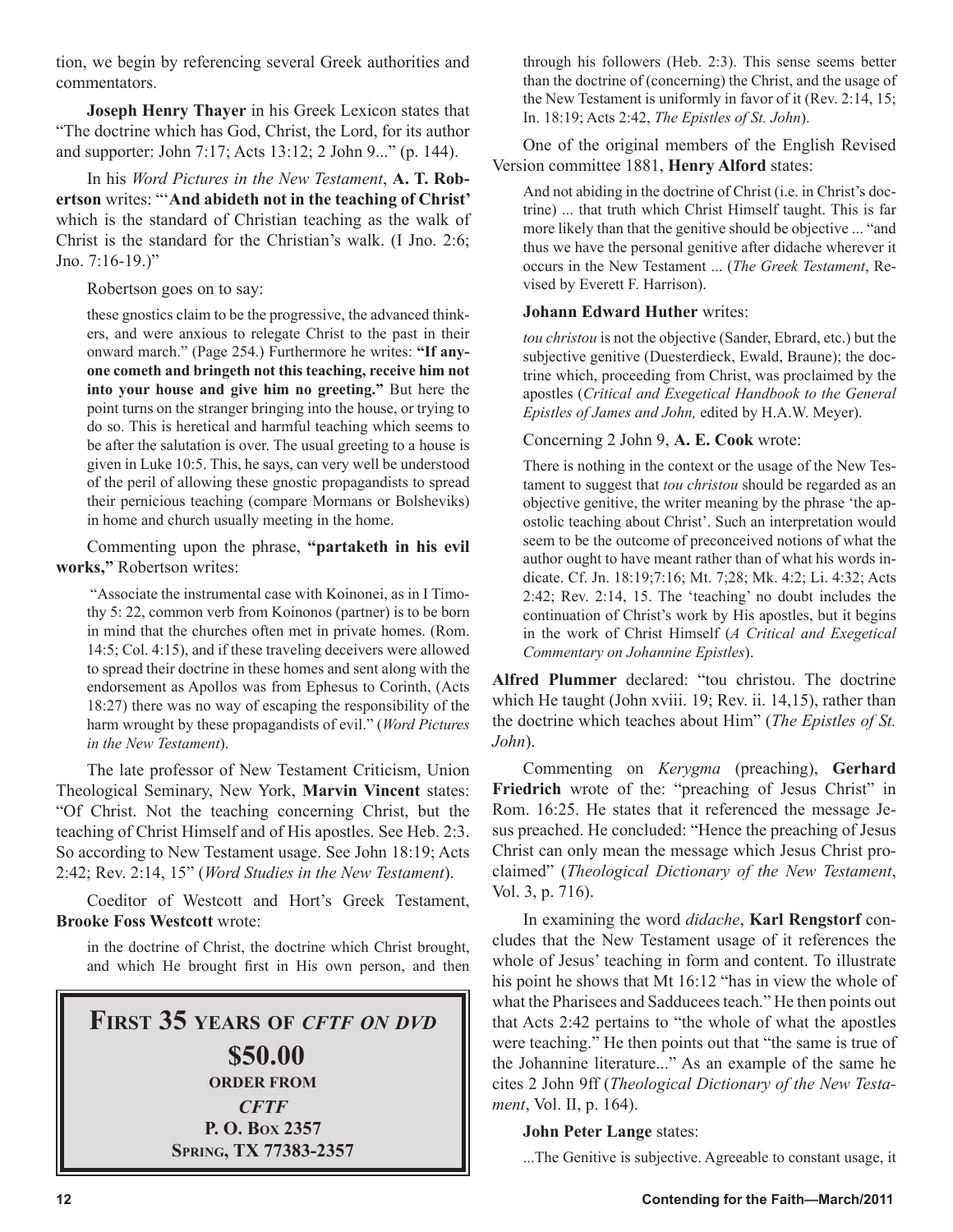cannot be the Genitive of the object. It is the doctrine which Christ Himself brought and taught and caused to be propagated by His apostles. But, of course, the principal part of its contents, is Christology (*Commentary on the Holy Scriptures*).

#### **R.C.H. Lenski** says:

didachee = 'doctrine' (A.V. is correct); 'teaching' (R.V.) would be didaskalia. 'Of Christ' is the subjective genitive: the doctrine Christ taught and still teaches through His apostles. John 1:18 (*The Interpretation of the Epistles of St. Peter, St. John, and St. Jude*, p. 568).

#### **J. R. W. Stott** writes:

The Christian seeks to abide not only in Christ but in the doctrine of Christ. At first sight this phrase, literally 'the doctrine of Christ' (N. E. B.) might be taken as meaning 'the teaching which recognizes Jesus as the Christ' (Smith), and this would suit the context well. But the 'usage of the New Testament'(Westcott, Brooke) requires that the genitive be interpreted not as objective, 'the teaching about Christ,' but as subjective, 'Christ's teaching.' This no doubt includes what Christ continued to teach through the apostles (Cf. Acts 1:1; Col. 3:16; Heb. 2:3). Such authoritative apostolic doctrine is equivalent to what in his First Epistle John called 'what you heard from the beginning' (2:24 RSV; Cf. 2:7; 3:11; Jn. 8:31; 2 Tim. 3:14 and 2 Jn. 5, 2). The Christian's development is not progress beyond Christ's teaching, whether direct or through the apostles as recorded in the New Testament, but a progressive understanding of it (*The Epistles of John*).

#### **W.E. Vine** informs us that:

The significance of the word rightly rendered 'goeth onward,' (**transgresseth** in KJV—DPB) is not that of progress itself but an advance in teaching that goes beyond the teaching of Christ; that is to say, not only the teaching concerning the person of Christ, but that which He gave and commanded His followers to teach (*The Collected Writings* of W.E. Vine).

#### **Guy N. Woods** informs us that,

The 'teaching of Christ' here is not teaching about Christ, or teaching which is Christian in substance or nature; it is the teaching which Christ did personally and through those whom he inspired. It is the teaching of Christ, because he is, in the final analysis, its author, and from him it issued. It is thus an infallible standard, and no deviation from it is possible without apostasy (*A Commentary on the New Testament Epistles of Peter, John, and Jude*).

#### **THE SUBJECTIVE GENITIVE IN OTHER NEW TESTAMENT PASSAGES**

Numerous are the New Testament passges where the subjective genitive occurs with "doctrine" or equivalent words to it. To follow are several of these passages. *Kerygma* (preaching) exists with the subjective genitive in "the preaching of Jonas" (Matt. 12:41). In Rom. 16:25 and 1 Cor. 2:4 Paul writes of **"my gospel"**—literally "the gospel of me". He writes to the Corinthians of **"our preaching"** again, literally "the preaching of us" (1 Cor. 15:14). *Didas-* *kalia* (doctrine) also appears with the subjective genitive in Col 2:22: **"doctrines of men"**. It is the same in Paul's warning to Timothy about those who depart from the faith by listening to and believing **"doctrines of devils"** (1 Tim. 4:1), and when he references **"My doctrine"** in 2 Tim. 3:10. The following verses containing *didache* appear with the subjective genitive—Matt. 7:28; 22:32; Mark. 1:22; 4:2; 11:18; 12:38; Lk. 4:32; John 18:19. Also, consider that doctrine appears with the subjective genitive in **"doctrine of the Pharisees and of the Sadducees"** (Matt. 16:12); **"My doctrine"** (John 7:16); **"the apostles' doctrine"** (Acts 2:42); **"your doctrine"** (Acts 5:28), **"the doctrine of the Lord"** (Acts 13:12); **"the doctrine of Balaam"** (Rev. 2:14), and **"the doctrine of the Nicolaitanes"** (Rev. 2:15).

In view of the usage of the subjective genitive with the word doctrine in the preceding verses and the comments from some of the foremost Greek scholars about the genitive (subjective and objective), we ask on what legitimate grounds would one honestly contend that **"the doctrine of Christ"** in 2 John 9 is **not** the doctrine taught by Christ and his apostles? However, we understand why those who seek fellowship and unity beyond the authority of the New Testament (Col. 3:17) refuse to believe that *"the doctrine of Christ"* in 2 John 9 means anything other than the doctrine *that is about Christ.* They want to fellowship people who are not in fellowship with God and they cannot do that if they admit that **"the doctrine of Christ"** in 2 John 9 *means the doctrine Christ and His apostles taught* (Jude 3; John 12:48; James 1:25).

#### **—David P . Brown, Editor**

It is sad to see the wicked behaviour of so many about us; but it is even more disheartening to see them unashamed.

#### **FREE CD AVAILABLE**

*Contending for the Faith* is making available a CD-ROM free of charge. *Why is this CD important? ANSWER*: It contains an abundance of evidentiary information pertaining to Dave Miller's doctrine and practice concerning the re-evaluation/reaffirmation of elders, MDR, and other relevant and important materials and documents directly or indirectly relating to the Brown Trail Church of Christ, Apologetics Press, Gospel Broadcasting Network, MSOP, and more.

To receive your free CD contact us at *Contending for the Faith*, P. O. Box 2357, Spring, TX 77383-2357, or email us at dpbcftf@gmail.com.

**If you desire to have a part in the distribution of this important CD you may make your financial contributions to the Spring Church of Christ, P. O. Box 39, Spring, TX 77383.**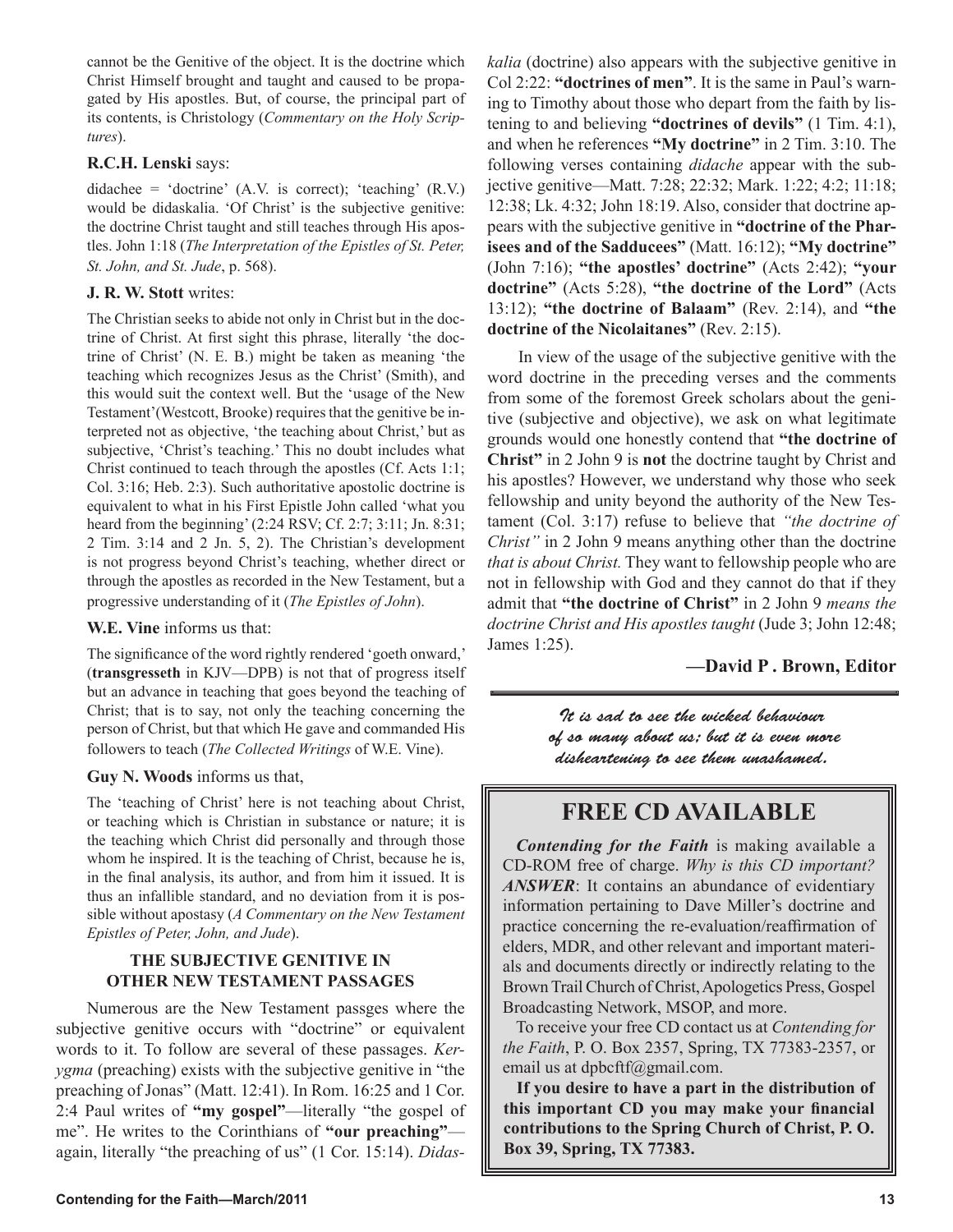### **Who Sets The Terms And Limits Of Fellowship?**

#### **Harrell Davidson**

The original word for fellowship is "joint participation." Another word that describes fellowship is "partners" (cf. Luke 5:7, 10). These disciples were partners in the occupation of fishing, but we are not talking about fishing. We are talking about what the word fellowship means and how it is used in the Scriptures. The church in Jerusalem **"...continued stedfastly in the apostles' doctrine and fellowship, and in breaking of bread, and in prayers"** (Acts 2:42).

If we can ascertain what the apostles' doctrine was/is, we will know the answer the question posed above. Jesus said, **"For whosoever shall be ashamed of me and of my words, of him shall the Son of man be ashamed, when he shall come in his own glory, and in his Father's, and of the holy angels"** (Luke 9:26). Jesus said, "**My words**."

Were the words He spoke His own? No they were not! Jesus plainly said, **"For I have given unto them the words which thou gavest me; and they have received them, and have known surely that I came out from thee, and they have believed that thou didst send me"** (John 17:8). Now, please notice with me the following. The apostles' words or teaching and the words or teaching of Christ was received by Christ from God the Father. They were not His words in that they originated with Him, but the very Words of God – the words God gave Him. Therefore, the apostles' doctrine was the doctrine of Christ which was the doctrine that God gave Him and He to the apostles. Anyone who can see through a ladder can see this.

Let us back up to Acts 2:42 and ask, was one not following the apostles' doctrine in fellowship with them? A resounding "no!" Okay, was one not following the apostles' doctrine in fellowship with Christ? Again the answer is "no." We ask again, was one who was not following the apostles' doctrine (teaching) and the doctrine (teaching) of Christ, in fellowship with God? Again, the answer is absolutely "no!" Since the saved were added to the church (cf. Acts 2:47), those who did not obey the apostles doctrine would not be in the church, would they? "No!" There were no saved ones outside the body of Christ. One may ask, what if one had obeyed the Gospel and was added to the church but followed not in the doctrine of the apostles, Christ and God, are they in fellowship with the faithful in the Lord's church? "No!"

Did not Paul and other inspired writers warn the church about fellowship practices? Of course they did! Consider Paul's letter to the Ephesians when he commanded, **"And have no fellowship with the unfruitful works of darkness, but rather reprove them"** (Eph. 5:11). We wish to ask, was this Paul's doctrine alone? No, it was the doctrine of Christ. Was it the doctrine of Christ alone? No, it was the doctrine of God. What is/are **"works of darkness?"** This is any work or practice that is not authorized in God's eternal Word. How, then, can we fellowship those who do not follow the teachings of Christ?

What about those who bid God speed to one who does not abide in the teachings of Christ (cf. 2 John 9-11)? The Scriptures say that such a one does not have either the Father or the Son? Someone might say, "Brother so and so does not believe the error nor does he teach the error of the false teacher. Why he only speaks on the same programs with the false teacher." God says in essence that such a one has left God behind.

> **—506 N. Seventh St. Obion, TN 38240**

๛๛๛๛๛๛๛๛๛๛๛๛๛๛๛๛๛๛๛๛๛๛๛

*SOBERING SOUNDS*

## **HOW PLEASANT IT IS**

#### **Charles Pogue**

The Psalmist penned the familiar words, **"Behold, how good and how pleasant it is for brethren to dwell together in unity"** (Psa. 133:1). Unity produces pleasant feelings for both the intellect and the emotion. Unity provides us with a sense of strength, and makes it possible to perform tasks that would be otherwise far more difficult, if not impossible. It is no wonder that Jesus prayed for the sanctification and unity that comes only through God' Truth (John 17:17-21).That very unity was realized on the day of Pentecost, when about three thousand repented and were baptized for the remission of their sins. That they realized the pleasantry of the kind of unity of which the psalmist wrote is manifest in Acts 2:44, **"And all that believed were together…"** Consequently, they were of one accord and ate their bread with gladness and singleness of heart (v. 46).

In contrast to the pleasantry resulting from unity, sowing discord among brethren is one of the seven things that are an abomination to God (Prov. 6:16-19). We can understand why that is so, because we have all at one time or another experienced the stress, worry, and tension that results from a breach. Strife between spouses, parents and children, or just friends is as unpleasant a thing of which the human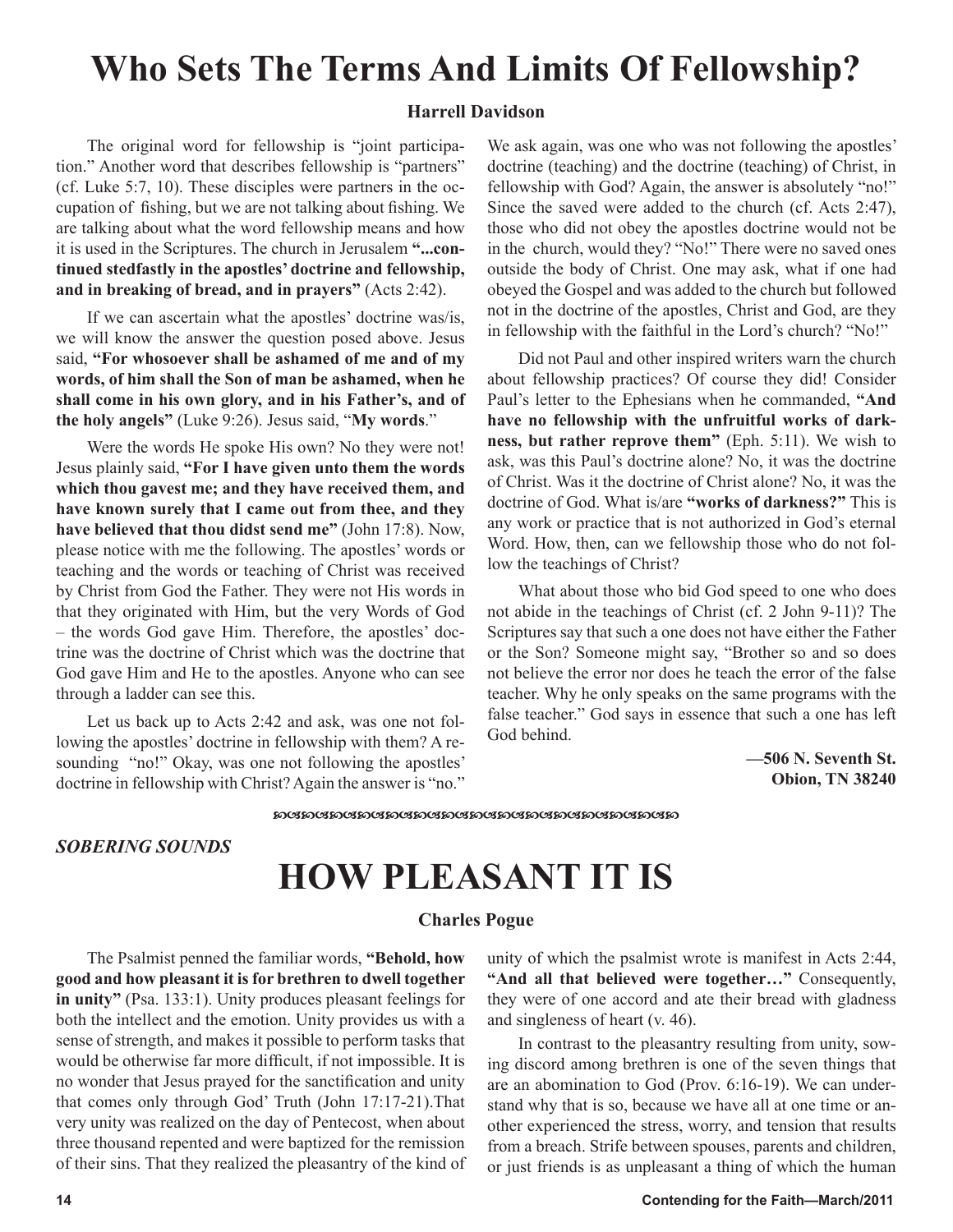heart can imagine and the life can experience.

I once had a brother say to me about another brother, "He isn't happy unless he is involved in controversy." The brother insisted that the targeted brother thrived on the same. *The accusation was as ridiculous as it was false.* Friends, if a person sought division among brethren, because it made him happy and caused him to thrive, he would not be a faithful child of God. Good brethren do not get involved in controversy where error is concerned because they thrive on it, but to keep the command to **"earnestly contend for the faith"** (Jude 3). Anyone who asserts they enjoy, desire, and want division is at best guilty of a false judgment, or at worse on the wrong side of the issue that disrupted the pleasantness of unity and yielded division.

Division among brethren is hard. Withdrawal of fellowship is harder on those who must withdraw than it is upon the withdrawn from brother or brethren. It is sad when the person or persons who have been withdrawn from do not understand that, and hurl their barbed accusations at those who are interested in nothing more than restoring the severed unity upon the only basis it can be–the Word of the Lord!

For two people to no longer be able to participate together, and have the closeness of mind and purpose that once existed, because one of them has begun to walk disorderly, results in a broken heart. It is not the heart of the one that has swerved from the Truth whose heart is broken, but the one who must say, "Here is your sin, you must repent of it, or our fellowship must be disrupted," who has the broken heart. The other, more than likely, is just angry. That is not very pleasant either, so as far as the once close relationship is concerned, no one wins. Anyone who has been scripturally withdrawn from and who thinks otherwise is wrong.

It is always the one who is in the right who suffers the most. If an individual is improperly withdrawn from, then he has the broken heart. Take notice. When withdrawal of fellowship is done properly, the persons withholding their fellowship show compassion. If withdrawal of fellowship is done without scriptural basis, there is often no compassion, just harsh, bitter, and reckless allegations

Who is the most hated man in the Bible? Surely, it was Jesus. Jesus said the world hated Him because He testified of it, that its works were evil (John 7:7). Then in John 8:40, He said, **"But now ye seek to kill me, a man that hath told you the truth, which I have heard of God: this did not Abraham."** Was it pleasant for Jesus that the world rejected the Word He spoke of the Father? Did He thrive on the controversy that resulted from the ignorance and blindness of His own people? Certainly not! But He was the one in the right, and the one hurt the most.

Luke records these sad words: **"And when he was come near, he beheld the city, and wept over it, Saying, if thou hadst known, even thou, at least in this thy day, the**  **things which belong unto thy peace! But now they are hid from thine eyes"** (Luke 19:41, 42). Matthew records Jesus saying:

**"O Jerusalem, Jerusalem, thou that killest the prophets, and stonest them which are sent unto thee, how often would I have gathered thy children together, even as a hen gathereth her chickens under her wing, and ye would not** (Matt. 23:37).

 Jesus came to His own, but they did not receive Him (John 1:11). The Lord pleaded with His own; He showed them their error with a thus saith the Lord, yet their continued disobedience broke His heart: *and they killed Him*.

Division is not pleasant and it always hurts those who are in the right the most. Whether it is over a point of Truth, methodology, pride, or insistence that one have his own way, when fellowship is severed and division exists, it is nothing over which the faithful rejoice, but weep.

Here may be the saddest thing of all: sometimes just a simple admission of, "I did wrong" is all it takes for unity to be restored. Yet, the haughty spirit stands in the way. How anyone can claim to stand against anything taught in error, defend the one who taught or teaches it, and yet say, "I did nothing wrong of which I need to repent," is as incredible as it is mysterious. Then when it becomes apparent that the defense of one error leads to fellowship with those embroiled in some other error, one just wants to sit down and cry. While they redraw their circle to include a larger and larger contingent of false teachers, and false teacher defending crowds, they hurl their accusations that those who rebuke them are binding where God has not. How strange, that until they defended that first false teacher, they bound the same things, and that, not by their own human standards, but by sound reasoning from the Word of God.

Division, even when it is necessary, is unpleasant. It is most unpleasant to those who stand for the Truth and must withhold their fellowship from those who no longer do. Division hurts, and it hurts those who are in the right more than those who are in the wrong. Do not believe it? Just ask Jesus; He was nailed to a tree at Calvary's brow and for all time proved that it is true.

> **—P. O. Box 592 Granby, MO 64844**